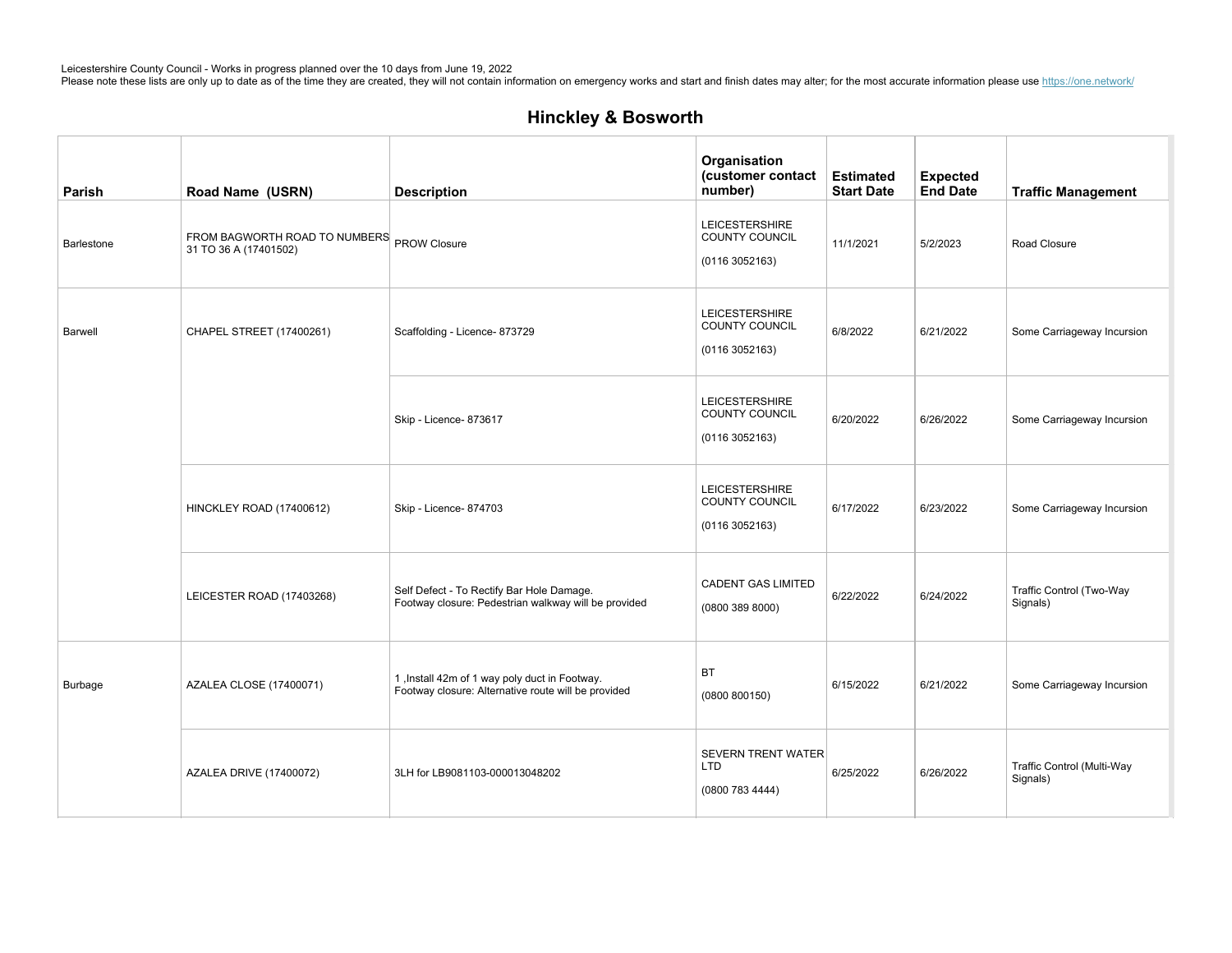| Parish         | Road Name (USRN)              | <b>Description</b>                                                                                                                                          | Organisation<br>(customer contact<br>number)               | <b>Estimated</b><br><b>Start Date</b> | <b>Expected</b><br><b>End Date</b> | <b>Traffic Management</b>              |
|----------------|-------------------------------|-------------------------------------------------------------------------------------------------------------------------------------------------------------|------------------------------------------------------------|---------------------------------------|------------------------------------|----------------------------------------|
| <b>Burbage</b> | BRIDGE ROAD (17400190)        | No waiting at any time restrictions for site compound located in<br>teh car park off Bridge Road. Compound is for the Hinckley<br>Rugby Road Junction works | <b>LEICESTERSHIRE</b><br>COUNTY COUNCIL<br>(01163052163)   | 4/6/2022                              | 1/4/2023                           | Some Carriageway Incursion             |
|                | BROOKSIDE (17400203)          | Junction improvements.                                                                                                                                      | <b>LEICESTERSHIRE</b><br>COUNTY COUNCIL<br>(01163052163)   | 4/18/2022                             | 12/3/2022                          | Traffic Control (Multi-Way<br>Signals) |
|                |                               | Replace 1 Pole.<br>Footway closure: Alternative route will be provided                                                                                      | <b>BT</b><br>(0800 800150)                                 | 6/22/2022                             | 6/22/2022                          | No Carriageway Incursion               |
|                | <b>DUDLEY RISE (17401814)</b> | Junction improvement works.                                                                                                                                 | <b>LEICESTERSHIRE</b><br>COUNTY COUNCIL<br>(01163052163)   | 4/18/2022                             | 12/3/2022                          | Traffic Control (Multi-Way<br>Signals) |
|                | GREENMOOR ROAD (17400529)     | HV Bbox Install 25mm and Meter                                                                                                                              | <b>SEVERN TRENT WATER</b><br><b>LTD</b><br>(0800 783 4444) | 6/18/2022                             | 6/22/2022                          | Some Carriageway Incursion             |
|                | GROVE ROAD (17400539)         | Rework 10mm patch / overbanding                                                                                                                             | <b>CADENT GAS LIMITED</b><br>(08003898000)                 | 6/27/2022                             | 6/28/2022                          | Some Carriageway Incursion             |
|                | HAWTHORN CRESCENT (17400560)  | Provide one pole                                                                                                                                            | BT<br>(0800 800150)                                        | 6/22/2022                             | 6/22/2022                          | Some Carriageway Incursion             |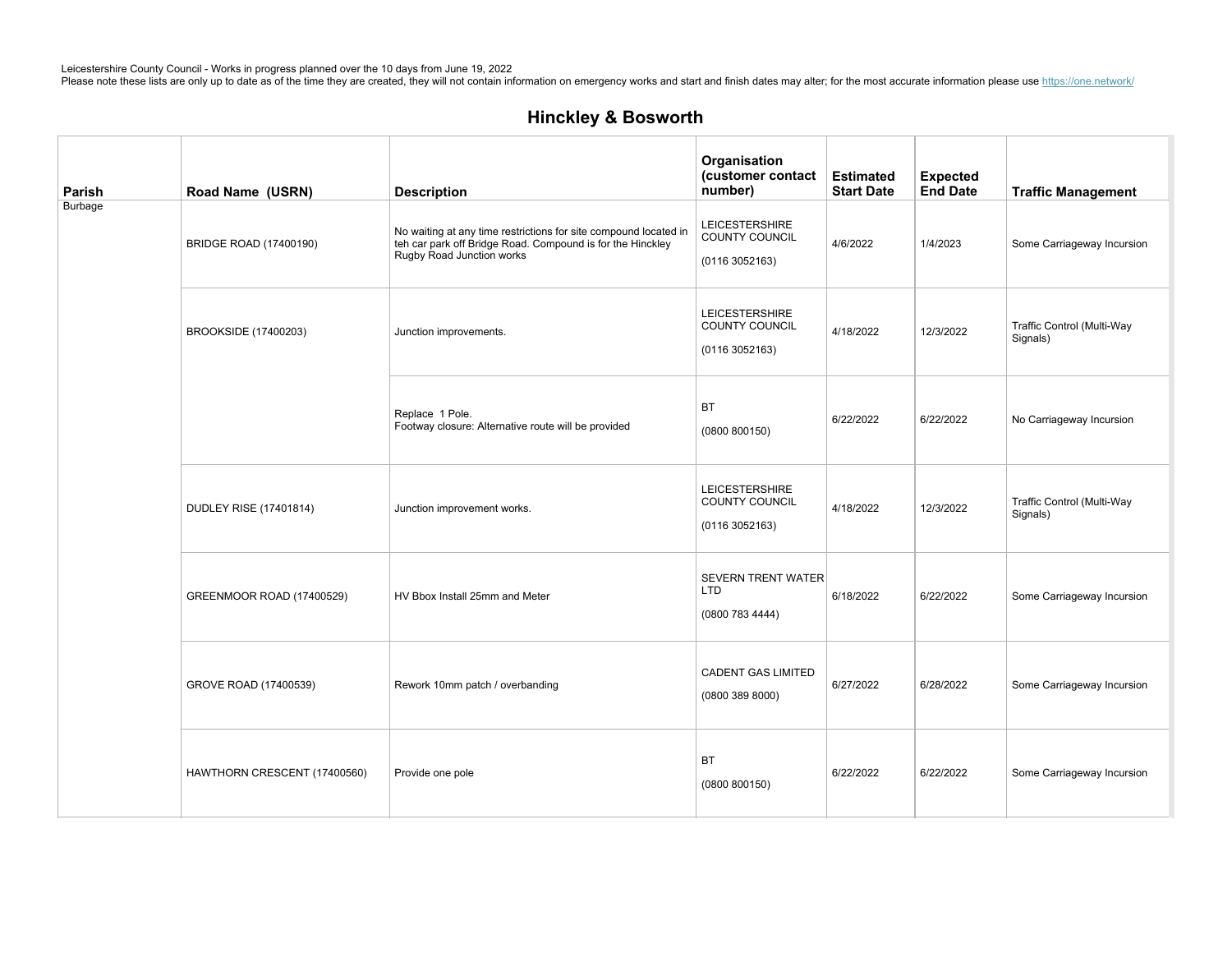| Parish  | Road Name (USRN)                | <b>Description</b>                                                                                                                                                                              | Organisation<br>(customer contact<br>number)                                 | <b>Estimated</b><br><b>Start Date</b> | <b>Expected</b><br><b>End Date</b> | <b>Traffic Management</b>              |
|---------|---------------------------------|-------------------------------------------------------------------------------------------------------------------------------------------------------------------------------------------------|------------------------------------------------------------------------------|---------------------------------------|------------------------------------|----------------------------------------|
| Burbage | IRIS CLOSE (17400645)           | Build 1 concrete chamber 915mm x 445mm x 965mm deep in<br>Footway, Install 66m of 1<br>way poly duct in Footway.<br>Footway closure: Alternative route will be provided                         | <b>BT</b><br>(0800 800150)                                                   | 6/16/2022                             | 6/22/2022                          | Some Carriageway Incursion             |
|         | RUGBY ROAD (17401087)           | Junction improvements.                                                                                                                                                                          | <b>LEICESTERSHIRE</b><br>COUNTY COUNCIL<br>(0116 3052163)                    | 4/18/2022                             | 12/3/2022                          | Traffic Control (Multi-Way<br>Signals) |
|         | SKETCHLEY ROAD (17401161)       | Short Comm pipe Install 25mm                                                                                                                                                                    | <b>SEVERN TRENT WATER</b><br><b>LTD</b><br>(0800 783 4444)                   | 6/25/2022                             | 6/26/2022                          | Traffic Control (Multi-Way<br>Signals) |
|         | ST CATHERINES CLOSE (17401098)  | REPLACE 1 X EXISTING POLE                                                                                                                                                                       | <b>BT</b><br>(0800 800150)                                                   | 6/22/2022                             | 6/22/2022                          | Traffic Control (Give and Take)        |
|         | <b>VALIANT CLOSE (17402077)</b> | Skip - Licence- 874053                                                                                                                                                                          | <b>LEICESTERSHIRE</b><br>COUNTY COUNCIL<br>(01163052163)                     | 6/17/2022                             | 6/23/2022                          | Some Carriageway Incursion             |
|         | WATERFIELD WAY (17401358)       | 4 joint holes in tarmac footway, 22m trenching in tarmac footway<br>and spoil storage for supply alteration, and reinforcement<br>scheme<br>Footway closure: Alternative route will be provided | <b>WESTERN POWER</b><br><b>DISTRIBUTION</b><br>(MIDLANDS)<br>(0800 096 3080) | 6/29/2022                             | 7/4/2022                           | Some Carriageway Incursion             |
|         |                                 | Please attend, supply and erect an 8m post top column with a<br>T4 luminaire complete with a telecell arrange for transfer of<br>service by EON. Position as marked on site                     | <b>LEICESTERSHIRE</b><br>COUNTY COUNCIL<br>(0116 3052163)                    | 6/20/2022                             | 6/20/2022                          | Traffic Control (Give and Take)        |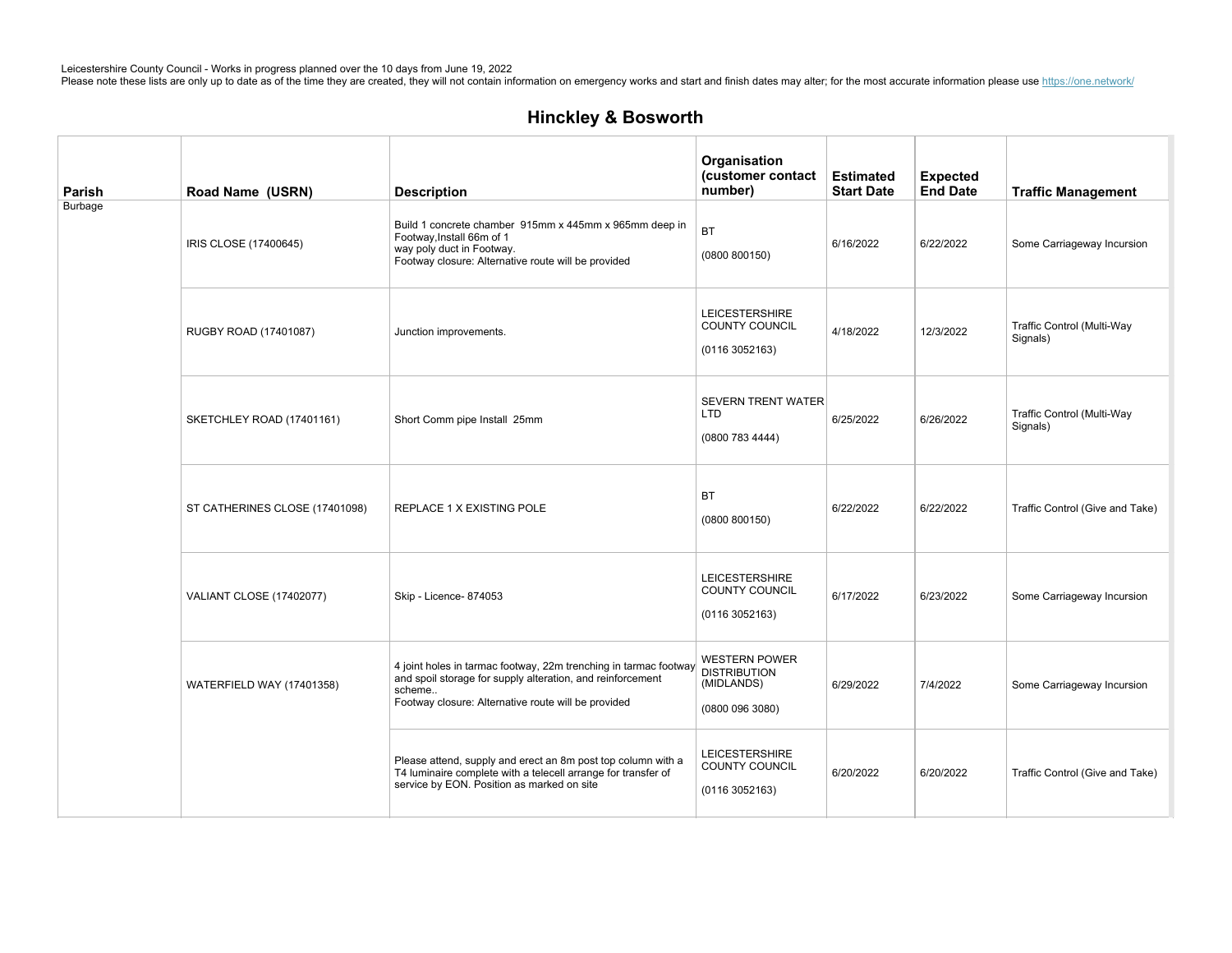| Parish  | Road Name (USRN)                                       | <b>Description</b>                                                                                              | Organisation<br>(customer contact<br>number)                                 | <b>Estimated</b><br><b>Start Date</b> | <b>Expected</b><br><b>End Date</b> | <b>Traffic Management</b>              |
|---------|--------------------------------------------------------|-----------------------------------------------------------------------------------------------------------------|------------------------------------------------------------------------------|---------------------------------------|------------------------------------|----------------------------------------|
| Desford | BRIDLEWAY R119 (17402386)                              | Enabling construction activity associated with 21/00619/FUL                                                     | <b>LEICESTERSHIRE</b><br>COUNTY COUNCIL<br>(0116 3052163)                    | 5/3/2022                              | 11/7/2022                          | Road Closure                           |
|         | DESFORD ROAD (17400382)                                | Level Crossing Testing. Hours of works 23.59 - 05.00                                                            | <b>NETWORK RAIL</b><br>-PROMOTERS<br><b>NATIONAL</b>                         | 6/21/2022                             | 6/22/2022                          | Road Closure                           |
|         | FOOTPATH FROM RINGWOOD CLOSE<br>TO PECKLETO (17403389) | CONNECTION ONLY PERMIT IN CONJUNCTION WITH THE<br>GAS MAINS REPLACEMENT ON PECKLETON LANE AND<br>RINGWOOD CLOSE | <b>CADENT GAS LIMITED</b><br>(0800 389 8000)                                 | 6/14/2022                             | 6/27/2022                          | No Carriageway Incursion               |
|         | GRACE ROAD (17400513)                                  | TRAFFIC MANAGEMENT ONLY PERMIT IN CONNECTION<br>WITH THE GAS MAINS REPLACEMENT ON PECKLETON<br>LANE             | <b>CADENT GAS LIMITED</b><br>(0800 389 8000)                                 | 6/20/2022                             | 7/8/2022                           | Traffic Control (Multi-Way<br>Signals) |
|         | HOLMFIELD ROAD (17400625)                              | PERMIT FOR STORAGE OF WELFARE UNIT AND SPOIL<br>WHILE GAS MAINS REPLACEMENT ARE ONGOING IN THE<br><b>AREA</b>   | <b>CADENT GAS LIMITED</b><br>(0800 389 8000)                                 | 4/4/2022                              | 7/29/2022                          | No Carriageway Incursion               |
|         | NEWBOLD ROAD (17400909)                                | Remedial works.<br>Footway closure: Alternative route will be provided                                          | <b>BT</b><br>(0800 800150)                                                   | 6/23/2022                             | 6/24/2022                          | No Carriageway Incursion               |
|         |                                                        | Sign and guard generator - No excavation                                                                        | <b>WESTERN POWER</b><br><b>DISTRIBUTION</b><br>(MIDLANDS)<br>(0800 096 3080) | 6/24/2022                             | 6/24/2022                          | Some Carriageway Incursion             |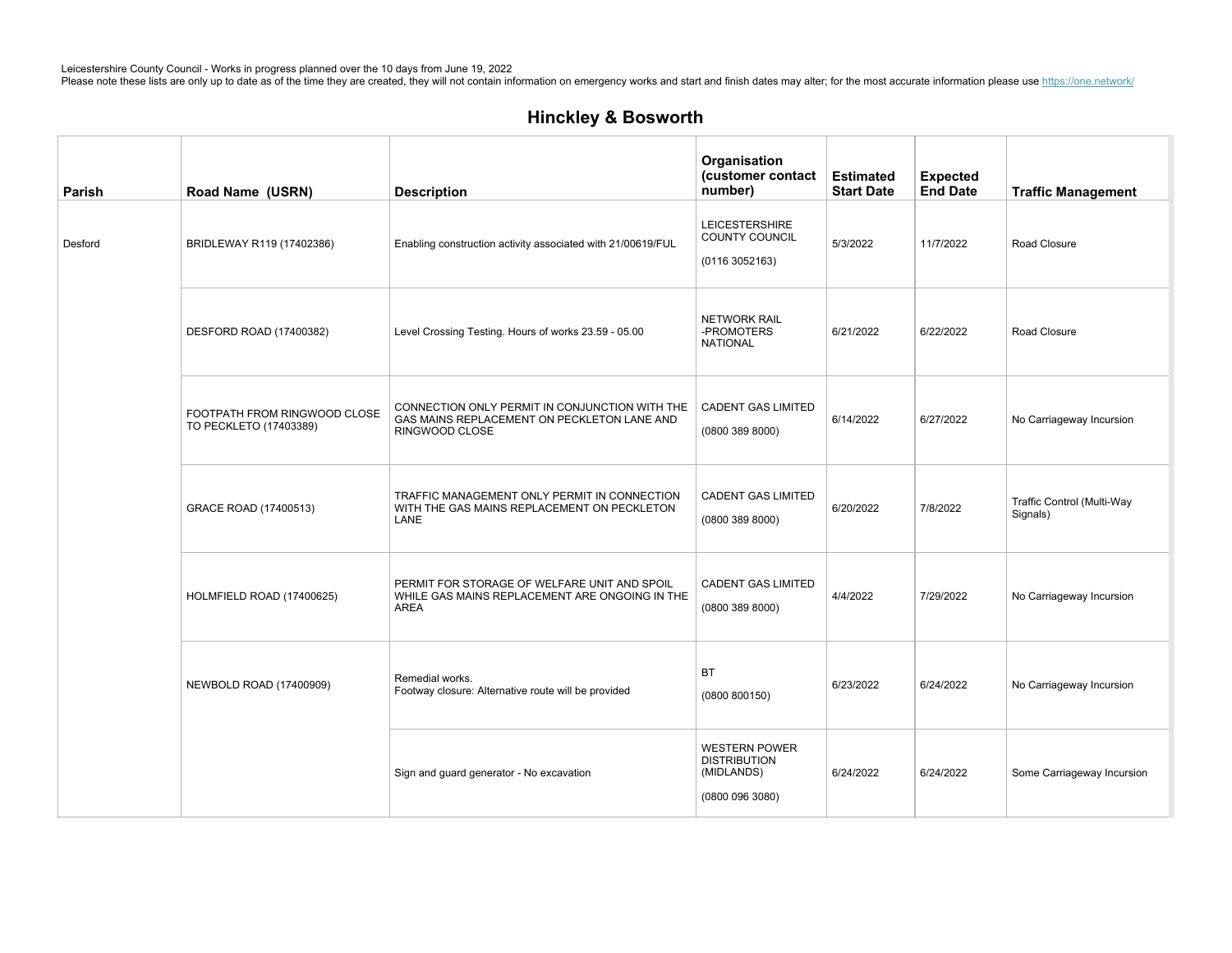| Parish       | Road Name (USRN)          | <b>Description</b>                                                                                                                                                                                                                                                                 | Organisation<br>(customer contact<br>number)                                 | <b>Estimated</b><br><b>Start Date</b> | <b>Expected</b><br><b>End Date</b> | <b>Traffic Management</b>              |
|--------------|---------------------------|------------------------------------------------------------------------------------------------------------------------------------------------------------------------------------------------------------------------------------------------------------------------------------|------------------------------------------------------------------------------|---------------------------------------|------------------------------------|----------------------------------------|
| Desford      | PARKSTONE ROAD (17400985) | GAS MAINS REPLACEMENT WORKS - LAY 273.05m X PE<br>PIPE VIA INSERTION / ABANDON 273.05m X METALLIC<br>MAIN / RELAY & TRANSFER ALL ASSOCIAT ED SERVICES<br>AND CARRY OUT REQUIRED CONNECTIONS.<br>Footway closure: Alternative route will be provided                                | <b>CADENT GAS LIMITED</b><br>(0800 389 8000)                                 | 3/25/2022                             | 6/23/2022                          | Some Carriageway Incursion             |
|              |                           | permit for traffic light head only for gas mains replacement<br>works on Peckleton Lane                                                                                                                                                                                            | <b>CADENT GAS LIMITED</b><br>(0800 389 8000)                                 | 6/22/2022                             | 7/5/2022                           | Traffic Control (Multi-Way<br>Signals) |
|              | PECKLETON LANE (17400991) | GAS MAINS REPLACEMENT WORKS - LAY 468.6m X PE<br>PIPE VIA INSERTION (50M OPEN CUT) / ABANDON 468.6m X CADENT GAS LIMITED<br>METALLIC MAIN / RELAY & TRANSFER ALL ASSOCIATED<br>SERVICES AND CARRY OUT REQUIRED CONNECTIONS.<br>Footway closure: Alternative route will be provided | (0800 389 8000)                                                              | 6/13/2022                             | 7/29/2022                          | Traffic Control (Multi-Way<br>Signals) |
|              | RINGWOOD CLOSE (17401062) | GAS MAINS REPLACEMENT WORKS - LAY 131.07m X PE<br>PIPE VIA INSERTION / ABANDON 131.07m X METALLIC<br>MAIN / RELAY & TRANSFER ALL ASSOCIAT ED SERVICES<br>AND CARRY OUT REQUIRED CONNECTIONS.<br>Footway closure: Alternative route will be provided                                | <b>CADENT GAS LIMITED</b><br>(0800 389 8000)                                 | 6/7/2022                              | 7/4/2022                           | Some Carriageway Incursion             |
|              | STATION ROAD (17401202)   | Level Crossing Testing. Hours of works 23.59 - 05.00                                                                                                                                                                                                                               | <b>NETWORK RAIL</b><br>-PROMOTERS<br><b>NATIONAL</b>                         | 6/21/2022                             | 6/22/2022                          | Road Closure                           |
| Earl Shilton | CHURCH STREET (17400301)  | Urgent excavation in highway to locate and repair LV cable<br>fault<br>Footway closure: Alternative route will be provided                                                                                                                                                         | <b>WESTERN POWER</b><br><b>DISTRIBUTION</b><br>(MIDLANDS)<br>(0800 096 3080) | 6/16/2022                             | 6/23/2022                          | Some Carriageway Incursion             |
|              | DOCTORS FIELDS (17400390) | *1 x new connection of 25mm MDPE service * to 4"CI main in<br>Footpath.<br>Footway closure: Alternative route will be provided                                                                                                                                                     | <b>SEVERN TRENT WATER</b><br>LTD<br>(0800 783 4444)                          | 6/23/2022                             | 6/25/2022                          | Traffic Control (Give and Take)        |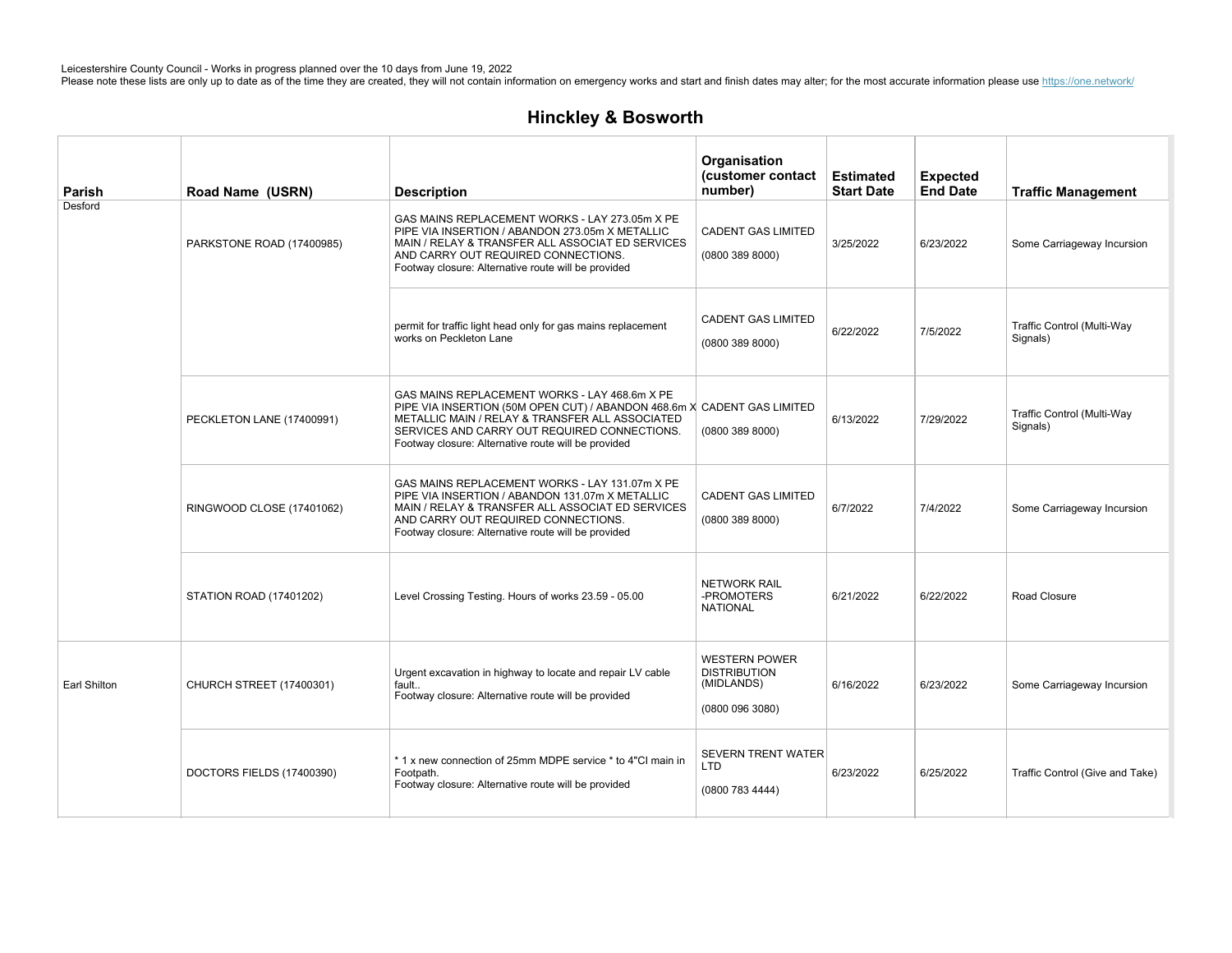| Parish   | Road Name (USRN)               | <b>Description</b>                                                                                                                                                                     | Organisation<br>(customer contact<br>number)                    | <b>Estimated</b><br><b>Start Date</b> | <b>Expected</b><br><b>End Date</b> | <b>Traffic Management</b>              |
|----------|--------------------------------|----------------------------------------------------------------------------------------------------------------------------------------------------------------------------------------|-----------------------------------------------------------------|---------------------------------------|------------------------------------|----------------------------------------|
| Groby    | LEICESTER ROAD (17400719)      | PAA for site investigation works as part of roundabout<br>improvement scheme                                                                                                           | <b>LEICESTERSHIRE</b><br><b>COUNTY COUNCIL</b><br>(01163052163) | 6/1/2022                              | 9/30/2022                          | Road Closure                           |
|          | MARTINSHAW LANE (17400839)     | *FC- DLO - REAPAIR/REPLACE DEFECTIVE MANHOLE<br>FRAME AND COVER                                                                                                                        | <b>SEVERN TRENT WATER</b><br><b>LTD</b><br>(0800 783 4444)      | 6/20/2022                             | 6/20/2022                          | Traffic Control (Multi-Way<br>Signals) |
|          | RATBY ROAD (17401041)          | ** *FC ? DLO ? REPAIR / REPLACE DEFECTIVE MANHOLE<br><b>FRAME AND COVERS</b>                                                                                                           | SEVERN TRENT WATER<br><b>LTD</b><br>(08007834444)               | 6/20/2022                             | 6/20/2022                          | Traffic Control (Multi-Way<br>Signals) |
| Hinckley | BEDALE AVENUE (17400122)       | Install approx 171m of poly duct in Footway, install 8m of poly<br>duct in carriageway,<br>Install 2 x JMF 4 and 16 Toby boxes.<br>Footway closure: Alternative route will be provided | <b>BT</b><br>(0800 800150)                                      | 6/16/2022                             | 6/29/2022                          | Some Carriageway Incursion             |
|          | BOWLING GREEN ROAD (17400165)  | Long Comm pipe Renew 25mm.<br>Footway closure: Pedestrian walkway will be provided                                                                                                     | <b>SEVERN TRENT WATER</b><br><b>LTD</b><br>(0800 783 4444)      | 6/21/2022                             | 6/24/2022                          | Traffic Control (Give and Take)        |
|          | BRADGATE ROAD (17400174)       | Remedial reinstatement.<br>Footway closure: Alternative route will be provided                                                                                                         | <b>VIRGIN MEDIA</b><br>(0345454111)                             | 6/22/2022                             | 6/24/2022                          | Some Carriageway Incursion             |
|          | <b>BRODICK ROAD (17400198)</b> | * Capital PRV INSTALL 63MM ((Multiple asset installs in grass<br>verge as * part of STW CAPITAL Scheme) * CARRIAGEWAY<br>TYPE 4 (UP TO 0.5 MSA)                                        | <b>SEVERN TRENT WATER</b><br><b>LTD</b><br>(0800 783 4444)      | 6/20/2022                             | 6/24/2022                          | No Carriageway Incursion               |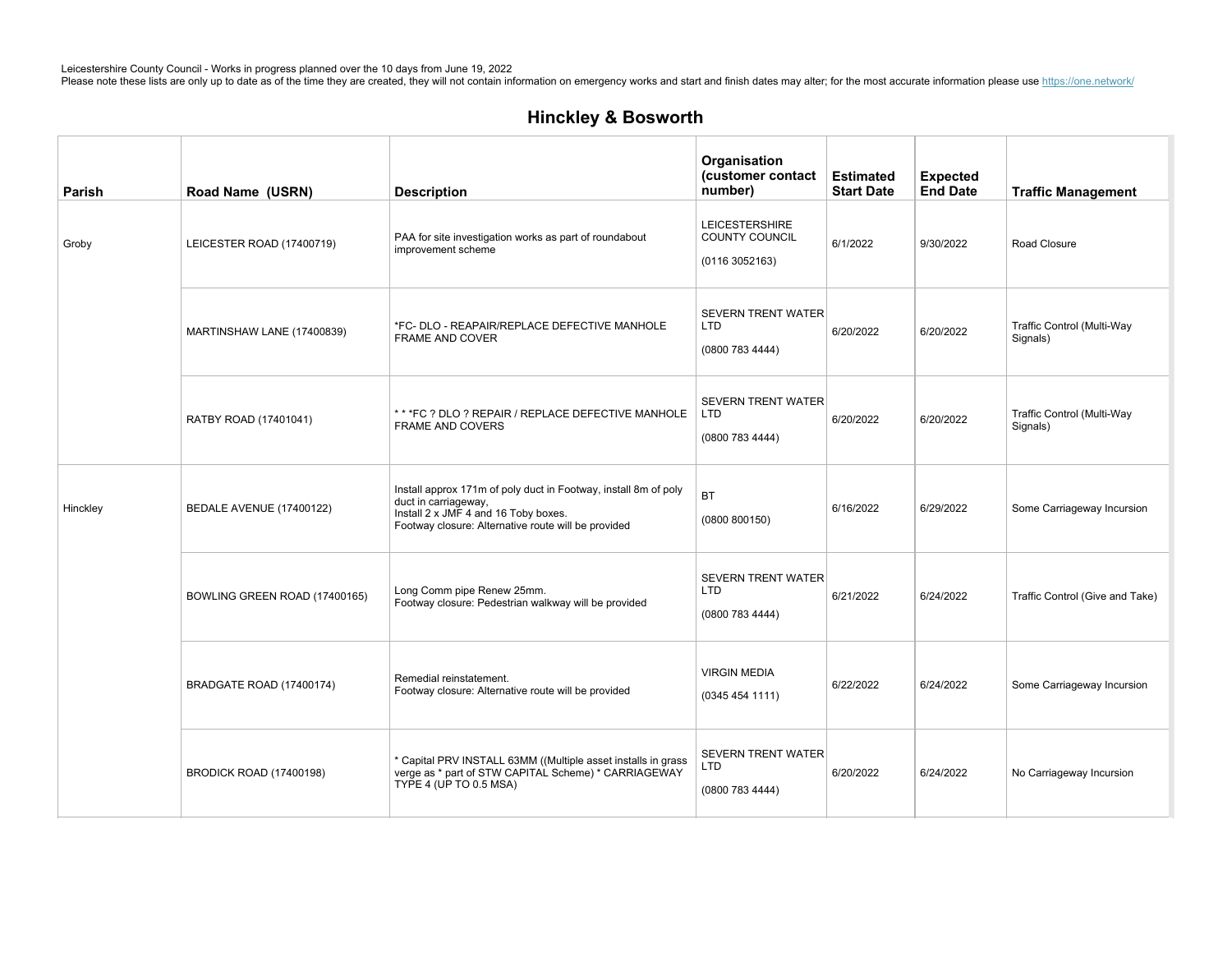| Parish   | Road Name (USRN)               | <b>Description</b>                                                                                                                                           | Organisation<br>(customer contact<br>number)                               | <b>Estimated</b><br><b>Start Date</b> | <b>Expected</b><br><b>End Date</b> | <b>Traffic Management</b>              |
|----------|--------------------------------|--------------------------------------------------------------------------------------------------------------------------------------------------------------|----------------------------------------------------------------------------|---------------------------------------|------------------------------------|----------------------------------------|
| Hinckley | BURBAGE COMMON ROAD (17402142) | * Small Main Repair Collar 4" * No supply visible leak                                                                                                       | SEVERN TRENT WATER<br><b>LTD</b><br>(0800 783 4444)                        | 5/26/2022                             | 6/20/2022                          | Road Closure                           |
|          | CASTLE STREET (17400244)       | * HV Boundary box Install 25mm * CARRIAGEWAY TYPE 4<br>(UP TO 0.5 MSA)                                                                                       | <b>SEVERN TRENT WATER</b><br><b>LTD</b><br>(08007834444)                   | 6/26/2022                             | 6/26/2022                          | No Carriageway Incursion               |
|          | CLEVELAND ROAD (17400307)      | Build 1 concrete chamber 915mm x 445mm x 965mm deep in<br>Footway, locate and<br>clear duct blockage.<br>Footway closure: Alternative route will be provided | <b>BT</b><br>(0800 800150)                                                 | 6/22/2022                             | 6/24/2022                          | Some Carriageway Incursion             |
|          | <b>CLIFTON WAY (17400311)</b>  | 1, 2, Install 1m of 1 way poly duct in Footway.<br>Footway closure: Pedestrian walkway will be provided                                                      | <b>BT</b><br>(0800 800150)                                                 | 6/29/2022                             | 7/1/2022                           | Traffic Control (Stop/Go Boards)       |
|          | COVENTRY ROAD (17400339)       | Provide a connection from pole to existing boxes x 3                                                                                                         | <b>BT</b><br>(0800 800150)                                                 | 6/25/2022                             | 6/26/2022                          | Some Carriageway Incursion             |
|          | DERBY ROAD (17400380)          | Urgent excavation in highway to locate and repair LV cable<br>fault<br>Footway closure: Pedestrian walkway will be provided                                  | <b>WESTERN POWER</b><br><b>DISTRIBUTION</b><br>(MIDLANDS)<br>(08000963080) | 6/13/2022                             | 6/23/2022                          | Some Carriageway Incursion             |
|          | DODWELLS ROAD (17400391)       | Dodwells Road Recabling Phase 2                                                                                                                              | <b>LEICESTERSHIRE</b><br>COUNTY COUNCIL<br>(01163052163)                   | 6/11/2022                             | 6/19/2022                          | Traffic Control (Multi-Way<br>Signals) |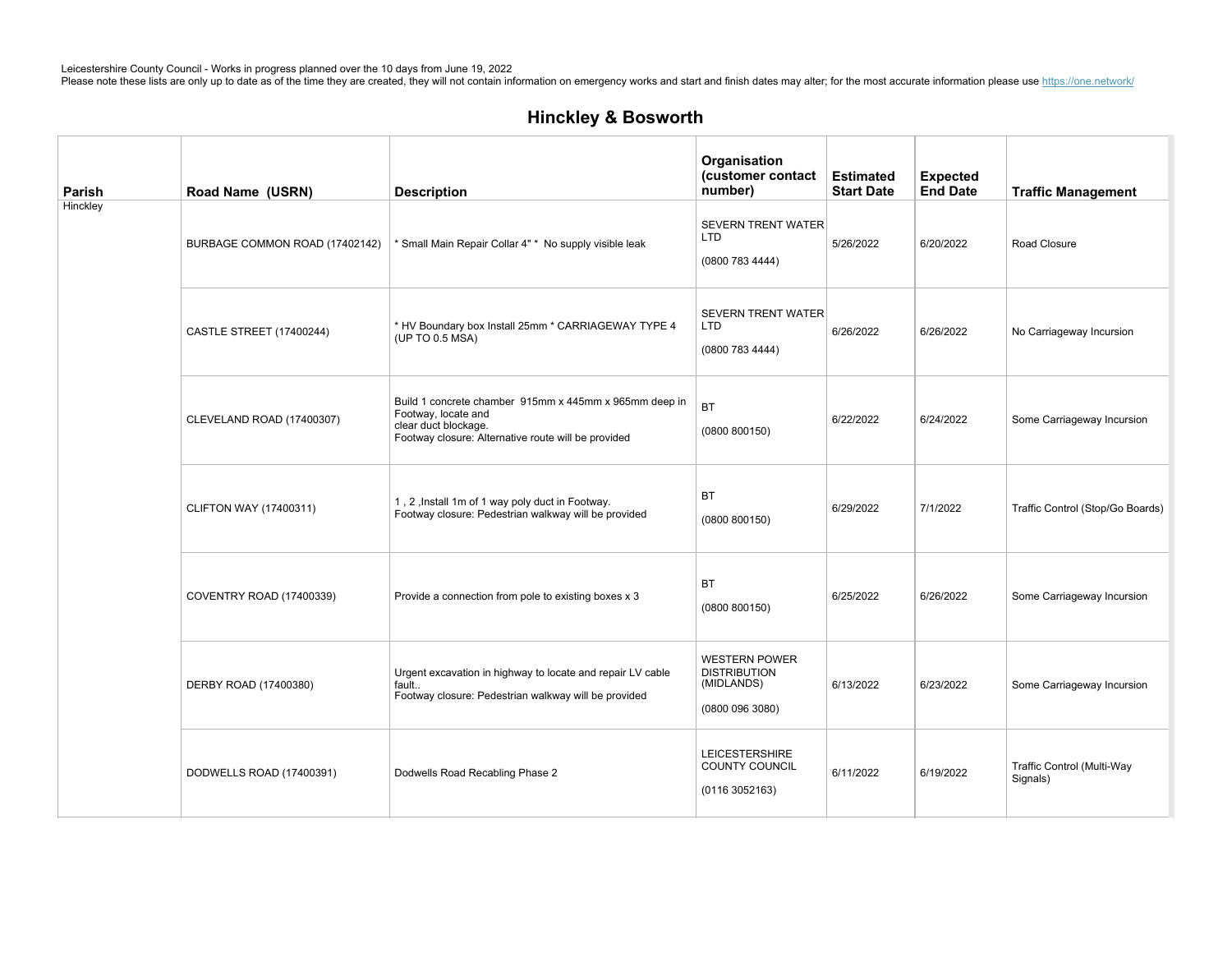| Parish   | Road Name (USRN)                                                                                 | <b>Description</b>                                                                                                                                                         | Organisation<br>(customer contact<br>number)               | <b>Estimated</b><br><b>Start Date</b> | <b>Expected</b><br><b>End Date</b> | <b>Traffic Management</b>            |
|----------|--------------------------------------------------------------------------------------------------|----------------------------------------------------------------------------------------------------------------------------------------------------------------------------|------------------------------------------------------------|---------------------------------------|------------------------------------|--------------------------------------|
| Hinckley | DODWELLS ROAD (17400391)                                                                         | Dodwells Road Recabling Phase 4                                                                                                                                            | <b>LEICESTERSHIRE</b><br>COUNTY COUNCIL<br>(01163052163)   | 6/20/2022                             | 6/24/2022                          | Traffic Control (Two-Way<br>Signals) |
|          | FIELD CLOSE (17400452)                                                                           | Install external meter in boundary box at depth of under 1.5<br>meters by Minimum dig with Permanent Reinstatement.<br>Footway closure: Alternative route will be provided | <b>SEVERN TRENT WATER</b><br><b>LTD</b><br>(0800 783 4444) | 6/22/2022                             | 6/22/2022                          | No Carriageway Incursion             |
|          | FOOTPATH FROM FREDERICK AVENUE<br>TO PALMER (17402903)                                           | Provide 1 new pole                                                                                                                                                         | BT<br>(0800 800150)                                        | 6/22/2022                             | 6/22/2022                          | Some Carriageway Incursion           |
|          | FOOTPATH FROM LYNEHAM CLOSE TO Install 1m of 1 way poly duct in Footway.<br>WESTON CL (17403291) | Footway closure: Alternative route will be provided                                                                                                                        | <b>BT</b><br>(0800 800150)                                 | 6/29/2022                             | 7/5/2022                           | Road Closure                         |
|          | GLADSTONE CLOSE (17400497)                                                                       | Install 120m of poly duct in Footway and install 15 Toby boxes.<br>Footway closure: Alternative route will be provided                                                     | <b>BT</b><br>(0800 800150)                                 | 6/21/2022                             | 6/29/2022                          | Some Carriageway Incursion           |
|          | <b>GLENBARR DRIVE (17400503)</b>                                                                 | * * * FC ? DLO ? REPAIR / REPLACE DEFECTIVE MANHOLE<br><b>FRAME AND COVERS</b>                                                                                             | <b>SEVERN TRENT WATER</b><br><b>LTD</b><br>(0800 783 4444) | 6/22/2022                             | 6/22/2022                          | Traffic Control (Two-Way<br>Signals) |
|          | GRANVILLE ROAD (17400522)                                                                        | Provide a connection from pole to existing box.<br>Footway closure: Alternative route will be provided                                                                     | <b>BT</b><br>(0800 800150)                                 | 6/24/2022                             | 6/28/2022                          | Some Carriageway Incursion           |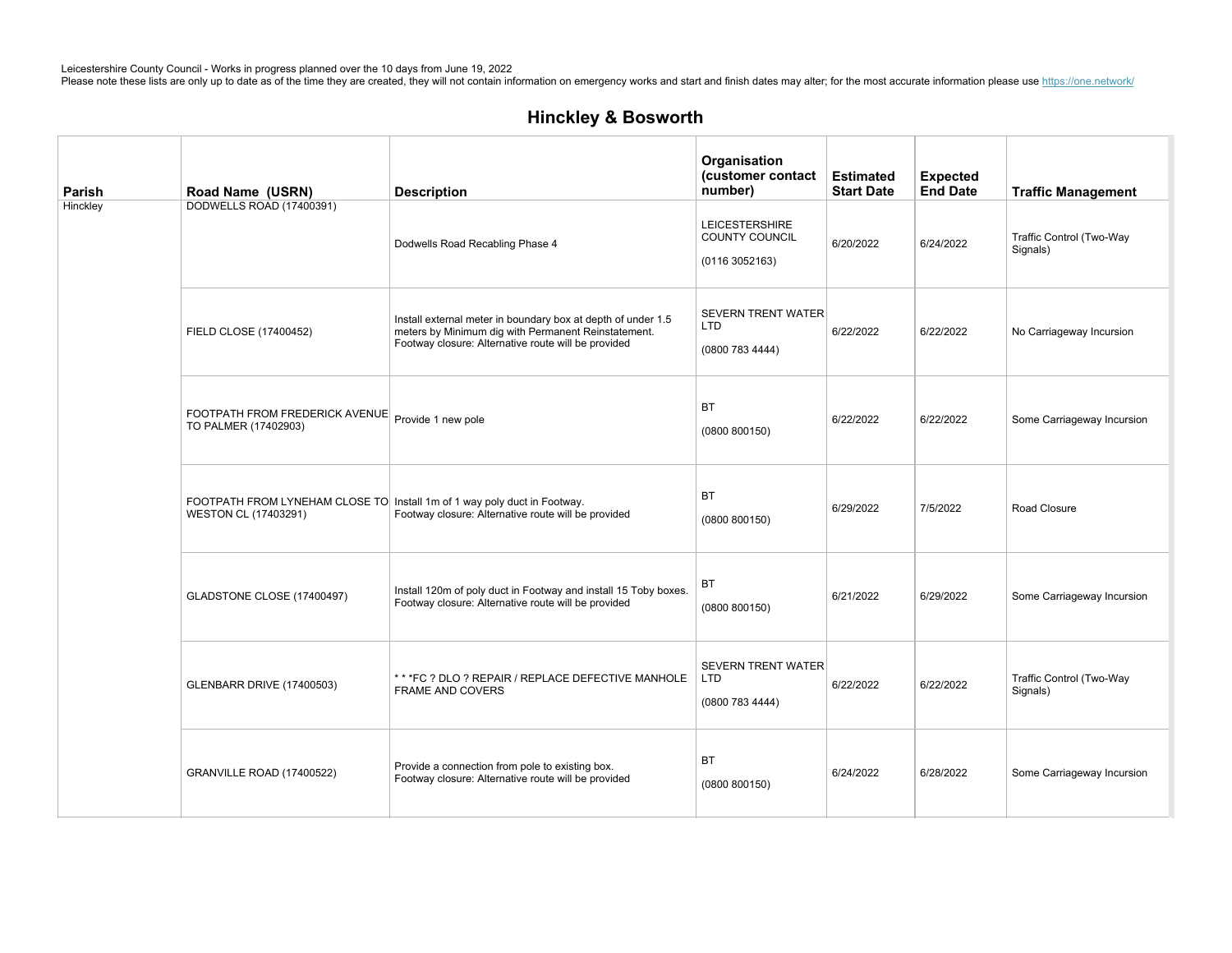| Parish   | Road Name (USRN)              | <b>Description</b>                                                                                                                                                                                                                                                       | Organisation<br>(customer contact<br>number)               | <b>Estimated</b><br><b>Start Date</b> | <b>Expected</b><br><b>End Date</b> | <b>Traffic Management</b>  |
|----------|-------------------------------|--------------------------------------------------------------------------------------------------------------------------------------------------------------------------------------------------------------------------------------------------------------------------|------------------------------------------------------------|---------------------------------------|------------------------------------|----------------------------|
| Hinckley | GWENDOLINE AVENUE (17400540)  | Provide one pole                                                                                                                                                                                                                                                         | <b>BT</b><br>(0800 800150)                                 | 6/22/2022                             | 6/22/2022                          | Some Carriageway Incursion |
|          | HAWLEY ROAD (17400559)        | Build 8 concrete chamber 2315mm x 737mm x 1565mm deep in<br>Footway, Demolish 4 existing jointbox(s) or cabinet<br>base(s), Reposition 46m of 1 way poly duct, Reposition 86m of<br>up to $6$<br>way poly ducts.<br>Footway closure: Pedestrian walkway will be provided | BT<br>(0800 800150)                                        | 5/18/2022                             | 6/30/2022                          | Road Closure               |
|          |                               | Junction improvement works.<br>1 way closure for traffic heading TOWARDS Rugby Rd junction.<br>24hrs closure                                                                                                                                                             | <b>LEICESTERSHIRE</b><br>COUNTY COUNCIL<br>(01163052163)   | 4/6/2022                              | 8/25/2022                          | Road Closure               |
|          |                               | Recover 1 existing pole                                                                                                                                                                                                                                                  | <b>BT</b><br>(0800 800150)                                 | 6/22/2022                             | 6/22/2022                          | No Carriageway Incursion   |
|          | <b>HILL STREET (17400598)</b> | * HV Boundary box Renew 25mm - leak * CARRIAGEWAY<br>TYPE 4 (UP TO 0.5 MSA).<br>Footway closure: Alternative route will be provided                                                                                                                                      | <b>SEVERN TRENT WATER</b><br><b>LTD</b><br>(0800 783 4444) | 6/18/2022                             | 6/22/2022                          | Some Carriageway Incursion |
|          | HOLLYCROFT (17400621)         | Excavate in footway to install new tee for customer connection -<br>Bus stop will not be affected                                                                                                                                                                        | <b>VIRGIN MEDIA</b><br>(03454541111)                       | 6/21/2022                             | 6/23/2022                          | No Carriageway Incursion   |
|          | KING GEORGES WAY (17400673)   | Provide one pole                                                                                                                                                                                                                                                         | <b>BT</b><br>(0800 800150)                                 | 6/22/2022                             | 6/22/2022                          | Some Carriageway Incursion |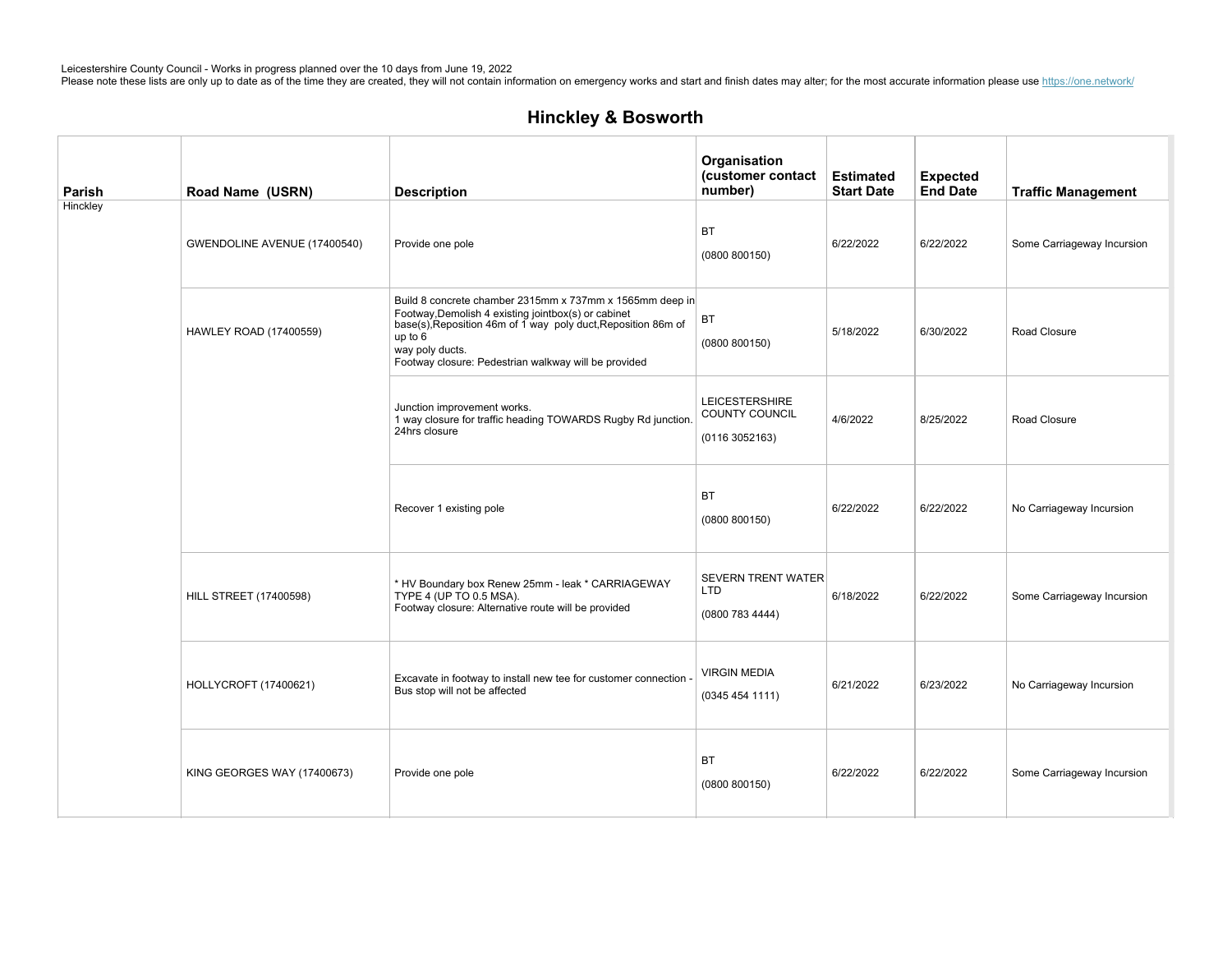| Parish   | Road Name (USRN)              | <b>Description</b>                                                                                                                                            | Organisation<br>(customer contact<br>number)               | <b>Estimated</b><br><b>Start Date</b> | <b>Expected</b><br><b>End Date</b> | <b>Traffic Management</b>              |
|----------|-------------------------------|---------------------------------------------------------------------------------------------------------------------------------------------------------------|------------------------------------------------------------|---------------------------------------|------------------------------------|----------------------------------------|
| Hinckley | LANESIDE DRIVE (17400703)     | Install 335m of poly duct in footway and 16m in carriagway.<br>Install 4 x JMF 4 and 28<br>Toby boxes.<br>Footway closure: Alternative route will be provided | <b>BT</b><br>(0800 800150)                                 | 6/27/2022                             | 7/8/2022                           | Traffic Control (Stop/Go Boards)       |
|          | LEICESTER ROAD (17400715)     | Laying 15 meters of duct in CW at the entrance to Fairways<br>Court, 82meters in verge down public Footpath and 5 meters in<br>the FW                         | BT<br>(0800 800150)                                        | 6/27/2022                             | 6/30/2022                          | Traffic Control (Two-Way<br>Signals)   |
|          | MARCHANT ROAD (17400825)      | Locate and Clear duct blockage                                                                                                                                | <b>BT</b><br>(0800 800150)                                 | 6/24/2022                             | 6/28/2022                          | No Carriageway Incursion               |
|          | <b>MOUNT ROAD (17400894)</b>  | Short Comm pipe Cut Off 25mm.<br>Footway closure: Alternative route will be provided                                                                          | <b>SEVERN TRENT WATER</b><br><b>LTD</b><br>(0800 783 4444) | 6/27/2022                             | 6/29/2022                          | Traffic Control (Multi-Way<br>Signals) |
|          | PORTLAND DRIVE (17401012)     | Install 10m of poly duct in Footway and Provide a connection<br>from pole to existing box x<br>3.<br>Footway closure: Alternative route will be provided      | <b>BT</b><br>(0800 800150)                                 | 6/21/2022                             | 6/27/2022                          | Some Carriageway Incursion             |
|          | QUEENS ROAD (17401031)        | Please clean and jet 6 gullies.                                                                                                                               | <b>LEICESTERSHIRE</b><br>COUNTY COUNCIL<br>(01163052163)   | 6/23/2022                             | 6/23/2022                          | Traffic Control (Give and Take)        |
|          | RIBBLESDALE AVENUE (17401058) | Install 130m of poly duct in Footway and Install 6 Toby boxes.<br>Footway closure: Alternative route will be provided                                         | <b>BT</b><br>(0800 800150)                                 | 6/29/2022                             | 7/8/2022                           | Some Carriageway Incursion             |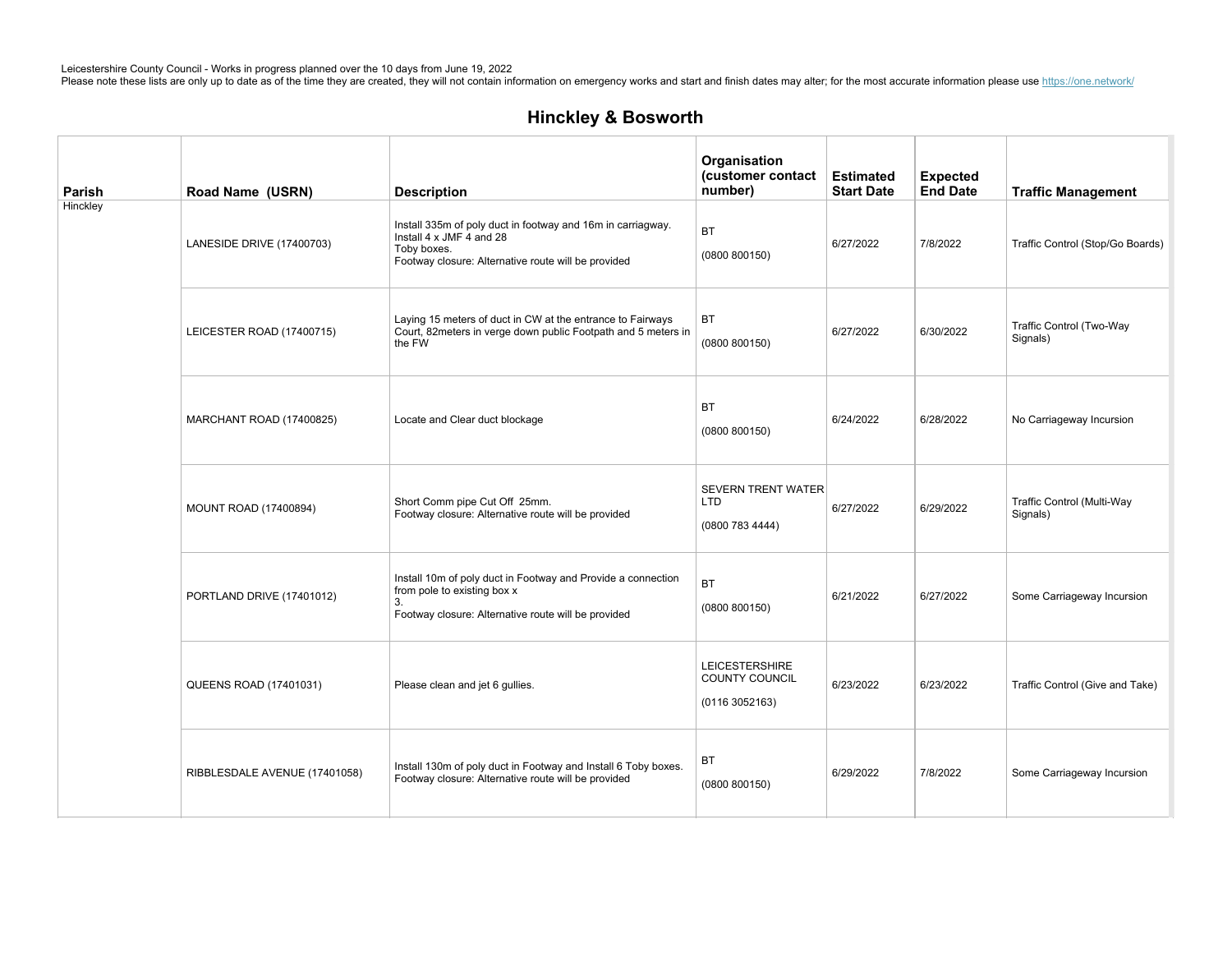| Parish   | Road Name (USRN)          | <b>Description</b>                                                                                                                                                                                                          | Organisation<br>(customer contact<br>number)               | <b>Estimated</b><br><b>Start Date</b> | <b>Expected</b><br><b>End Date</b> | <b>Traffic Management</b>              |
|----------|---------------------------|-----------------------------------------------------------------------------------------------------------------------------------------------------------------------------------------------------------------------------|------------------------------------------------------------|---------------------------------------|------------------------------------|----------------------------------------|
| Hinckley | ROSTON DRIVE (17401083)   | * Capital MAIN INSTALL 100MM (3x valve install, 2x washouts,<br>PRV install * & * connection from 9" to 4" bypass & meter) *<br>CARRIAGEWAY TYPE 4 (UP TO 0.5 MSA).<br>Footway closure: Pedestrian walkway will be provided | <b>SEVERN TRENT WATER</b><br><b>LTD</b><br>(0800 783 4444) | 6/13/2022                             | 6/21/2022                          | Traffic Control (Multi-Way<br>Signals) |
|          |                           | Locate and clear duct blockage.<br>Footway closure: Alternative route will be provided                                                                                                                                      | <b>BT</b><br>(0800 800150)                                 | 6/29/2022                             | 7/1/2022                           | Traffic Control (Stop/Go Boards)       |
|          | RUGBY ROAD (17401086)     | Build 2 concrete chamber 1310mm x 610mm x 1265mm deep in<br>Footway, Reposition 40m of 1 way poly duct, Reposition 40m of<br>up to $6$<br>way poly ducts                                                                    | <b>BT</b><br>(0800 800150)                                 | 5/18/2022                             | 6/30/2022                          | Traffic Control (Two-Way<br>Signals)   |
|          |                           | Build 2 concrete chamber 1310mm x 610mm x 1265mm deep in<br>Footway, Reposition 40m of 1 way poly duct, Reposition 40m<br>of up to 6 way poly ducts.<br>Footway closure: Pedestrian walkway will be provided                | (0800 800150)                                              | 5/18/2022                             | 6/30/2022                          | Road Closure                           |
|          |                           | Junction improvements scheme.                                                                                                                                                                                               | <b>LEICESTERSHIRE</b><br>COUNTY COUNCIL<br>(01163052163)   | 4/6/2022                              | 8/25/2022                          | Traffic Control (Two-Way<br>Signals)   |
|          | RUTLAND AVENUE (17401093) | Junction improvements. Road closure at Rutland Ave where it<br>meets Rugby Rd. 24hrs closure.                                                                                                                               | <b>LEICESTERSHIRE</b><br>COUNTY COUNCIL<br>(01163052163)   | 4/6/2022                              | 8/25/2022                          | Road Closure                           |
|          | SAVILLE CLOSE (17401122)  | Install 120m of poly duct in Footway and install 50 Toby boxes.<br>Footway closure: Alternative route will be provided                                                                                                      | BT<br>(0800 800150)                                        | 6/29/2022                             | 7/8/2022                           | Some Carriageway Incursion             |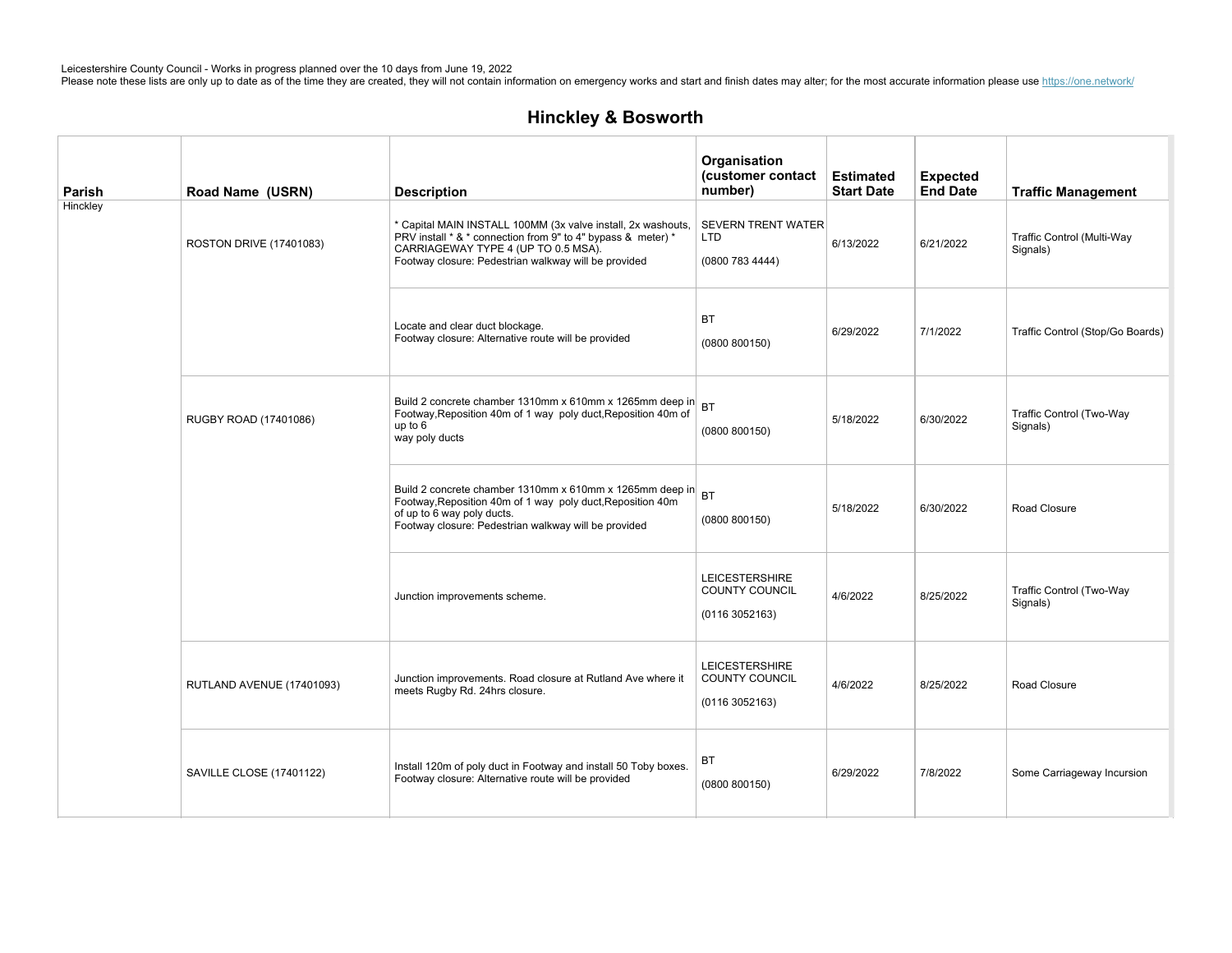| Parish   | Road Name (USRN)                 | <b>Description</b>                                                                                                                                                          | Organisation<br>(customer contact<br>number)             | <b>Estimated</b><br><b>Start Date</b> | <b>Expected</b><br><b>End Date</b> | <b>Traffic Management</b>        |
|----------|----------------------------------|-----------------------------------------------------------------------------------------------------------------------------------------------------------------------------|----------------------------------------------------------|---------------------------------------|------------------------------------|----------------------------------|
| Hinckley | STOKE ROAD (17401218)            | Replace 1 pole.<br>Footway closure: Alternative route will be provided                                                                                                      | <b>BT</b><br>(0800 800150)                               | 6/20/2022                             | 6/20/2022                          | Traffic Control (Give and Take)  |
|          | STONEYGATE DRIVE (17401222)      | Install 220m of poly duct in Footway and 46 Toby boxes, Install<br>2 x JUF 4 boxes on<br>existing network.<br>Footway closure: Alternative route will be provided           | <b>BT</b><br>(0800 800150)                               | 6/29/2022                             | 7/8/2022                           | Some Carriageway Incursion       |
|          |                                  | Install approx 262 of poly duct in footway and 16m in<br>carriageway. Install 20 Toby boxes<br>and $4 \times$ JMF 4.<br>Footway closure: Alternative route will be provided | <b>BT</b><br>(0800 800150)                               | 6/21/2022                             | 7/4/2022                           | Traffic Control (Stop/Go Boards) |
|          | THE GROVE (17401267)             | Provide a connection from pole to existing box.<br>Footway closure: Alternative route will be provided                                                                      | <b>BT</b><br>(0800 800150)                               | 6/24/2022                             | 6/28/2022                          | Some Carriageway Incursion       |
|          | TRINITY VICARAGE ROAD (17401313) | Provide a connection from pole to existing box.<br>Footway closure: Alternative route will be provided                                                                      | <b>BT</b><br>(0800 800150)                               | 6/22/2022                             | 6/24/2022                          | Some Carriageway Incursion       |
|          | <b>TUDOR ROAD (17401317)</b>     | Lay New Domestic Gas service from main located in footway on<br>same side as property. 1.5mtr excavation in public.                                                         | <b>CADENT GAS LIMITED</b><br>(08003898000)               | 6/20/2022                             | 6/22/2022                          | No Carriageway Incursion         |
|          | UPPER BOND STREET (17401333)     | Scaffolding - Licence- 871551                                                                                                                                               | <b>LEICESTERSHIRE</b><br>COUNTY COUNCIL<br>(01163052163) | 6/13/2022                             | 6/26/2022                          | Some Carriageway Incursion       |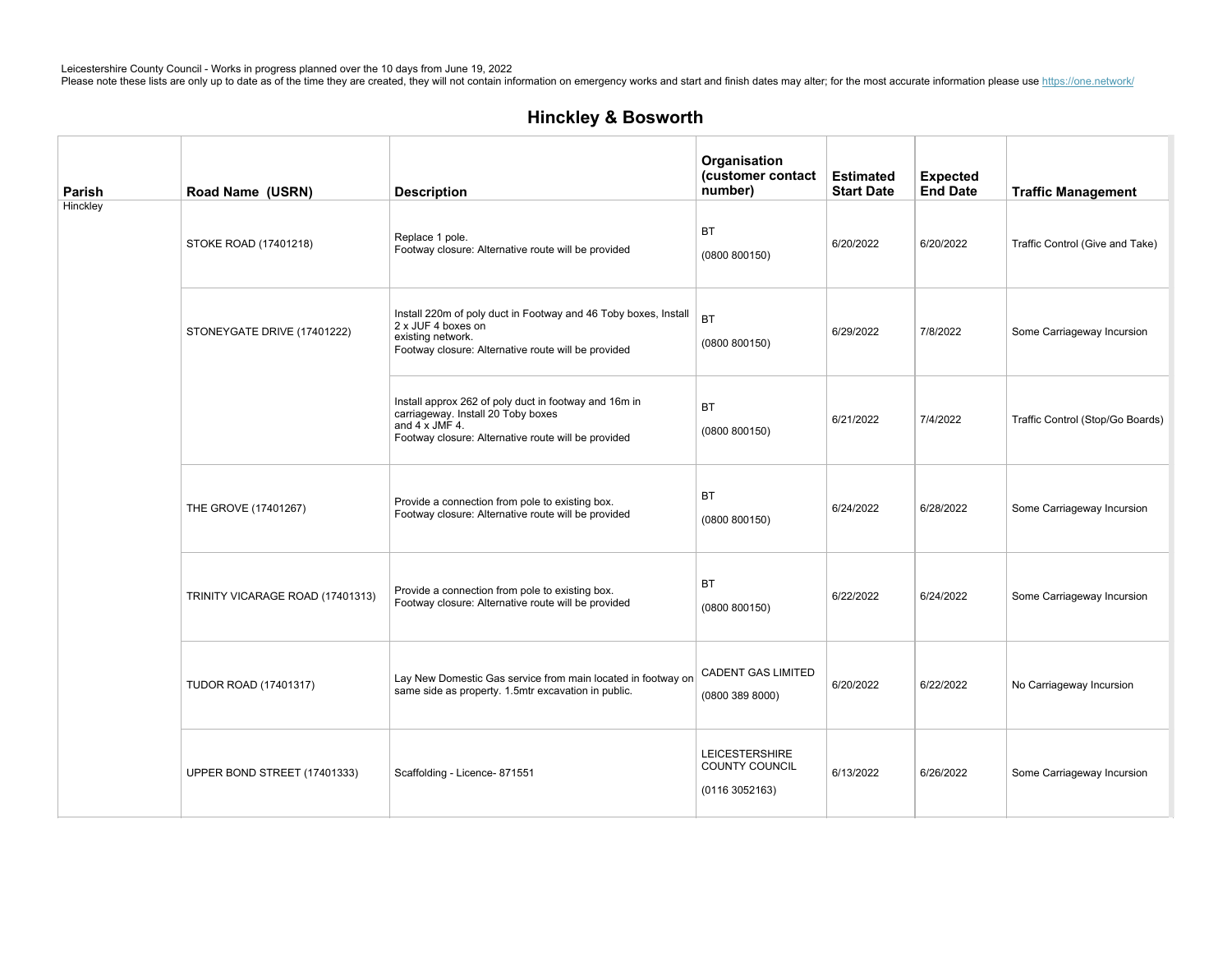| Parish                | Road Name (USRN)                 | <b>Description</b>                                                                                                                                                         | Organisation<br>(customer contact<br>number)               | <b>Estimated</b><br><b>Start Date</b> | <b>Expected</b><br><b>End Date</b> | <b>Traffic Management</b>              |
|-----------------------|----------------------------------|----------------------------------------------------------------------------------------------------------------------------------------------------------------------------|------------------------------------------------------------|---------------------------------------|------------------------------------|----------------------------------------|
| Hinckley              | WENDOVER DRIVE (17401372)        | Install 400m of poly duct in Footway and install 2 boxes and<br>install 25 Toby boxes.<br>Footway closure: Alternative route will be provided                              | ВT<br>(0800 800150)                                        | 6/21/2022                             | 7/4/2022                           | Some Carriageway Incursion             |
|                       | WESTFIELD ROAD (17401384)        | Build 1 concrete chamber 1310mm x 610mm x 1265mm<br>deep in<br>Footway, Reposition 40m of 1 way poly duct.<br>Footway closure: Alternative route will be provided          | <b>BT</b><br>(0800 800150)                                 | 5/18/2022                             | 6/30/2022                          | Road Closure                           |
|                       |                                  | Junction improvement works.<br>1-way closure heading TOWARDS the junction                                                                                                  | <b>LEICESTERSHIRE</b><br>COUNTY COUNCIL<br>(01163052163)   | 4/6/2022                              | 8/25/2022                          | Road Closure                           |
|                       | <b>WESTON CLOSE (17401390)</b>   | 1, Install 34m of 1 way poly duct in Footway.<br>Footway closure: Alternative route will be provided                                                                       | <b>BT</b><br>(0800 800150)                                 | 6/29/2022                             | 7/1/2022                           | Some Carriageway Incursion             |
|                       | WILLIAM ILIFFE STREET (17401405) | 3, Build 1 concrete chamber 915mm x 445mm x 965mm deep<br>in Footway, Install 72m<br>of 1 way poly duct in Footway.<br>Footway closure: Alternative route will be provided | <b>BT</b><br>(0800 800150)                                 | 6/22/2022                             | 6/24/2022                          | Some Carriageway Incursion             |
| Hinckley and Bosworth | FOOTPATH T53 (17402613)          | Temporary diversion of footpath / Public Right Of Way T53 and<br>re-routing along U5                                                                                       | <b>LEICESTERSHIRE</b><br>COUNTY COUNCIL<br>(0116 3052163)  | 6/1/2020                              | 11/30/2022                         | Road Closure                           |
| Market Bosworth       | COTON BRIDGE LANE (17403076)     | New Connection for new development. 65m of 125mm PE to<br>connect onto existing 125mm PE water main located in<br>Wellsborough Road and lay onto Cotton Bridge Lane.       | <b>SEVERN TRENT WATER</b><br><b>LTD</b><br>(0800 783 4444) | 6/21/2022                             | 6/27/2022                          | Traffic Control (Multi-Way<br>Signals) |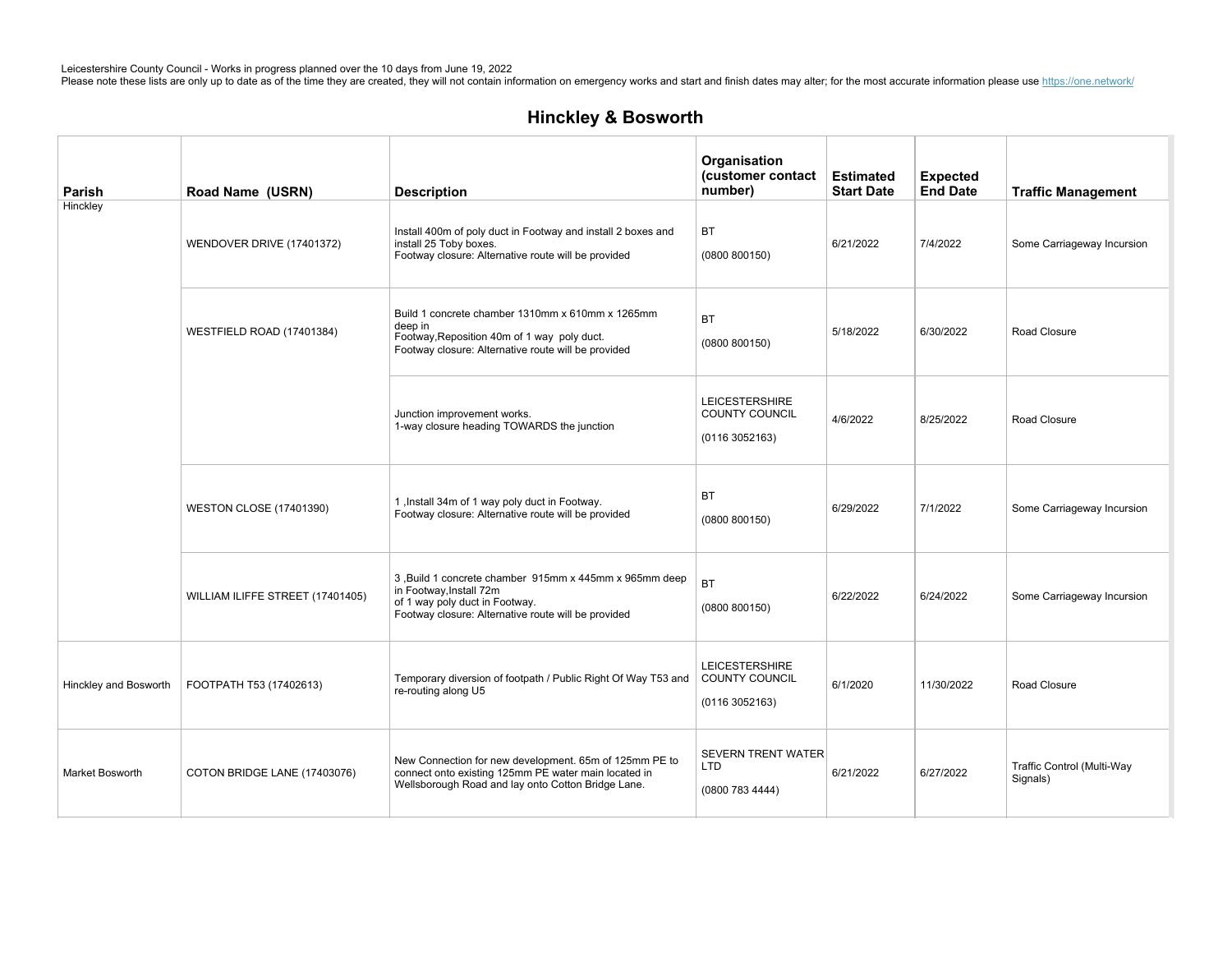| Parish          | Road Name (USRN)                                       | <b>Description</b>                                                                                                                                                   | Organisation<br>(customer contact<br>number)               | <b>Estimated</b><br><b>Start Date</b> | <b>Expected</b><br><b>End Date</b> | <b>Traffic Management</b>              |
|-----------------|--------------------------------------------------------|----------------------------------------------------------------------------------------------------------------------------------------------------------------------|------------------------------------------------------------|---------------------------------------|------------------------------------|----------------------------------------|
| Market Bosworth | STATION ROAD (17401196)                                | Excep Specialist Traffic Mge * NO EX . SAFTEY PERMIT TO<br>INVESTIGATE AIR VALVE * NO EX. SAFTEY PERMIT TO<br><b>INVESTIGATE AIR VALVE</b>                           | <b>SEVERN TRENT WATER</b><br>LTD<br>(0800 783 4444)        | 6/27/2022                             | 6/28/2022                          | Traffic Control (Two-Way<br>Signals)   |
|                 | WELLSBOROUGH ROAD (17401368)                           | New Connection for new development. 65m of 125mm PE to<br>connect onto existing 125mm PE water main located in<br>Wellsborough Road and lay onto Cotton Bridge Lane. | <b>SEVERN TRENT WATER</b><br><b>LTD</b><br>(0800 783 4444) | 6/21/2022                             | 6/24/2022                          | Traffic Control (Multi-Way<br>Signals) |
| Markfield       | A50 FROM ROUNDABOUT AT M1<br>JUNCTION 22 TO (17401870) | FM Conway to carry out routine gully emptying and jetting using COUNTY COUNCIL<br>their own TM.                                                                      | <b>LEICESTERSHIRE</b><br>(01163052163)                     | 6/27/2022                             | 7/1/2022                           | Lane Closure                           |
|                 | COPT OAK ROAD (17400325)                               | PAA for site investigation works as part of roundabout<br>improvement scheme                                                                                         | <b>LEICESTERSHIRE</b><br>COUNTY COUNCIL<br>(01163052163)   | 6/1/2022                              | 9/30/2022                          | Road Closure                           |
|                 | LAUNDE ROAD (17400706)                                 | PAA for site investigation works as part of roundabout<br>improvement scheme                                                                                         | <b>LEICESTERSHIRE</b><br>COUNTY COUNCIL<br>(01163052163)   | 6/1/2022                              | 9/30/2022                          | Road Closure                           |
|                 | LITTLE SHAW LANE (17400741)                            | FM Conway to carry out routine gully emptying and jetting using COUNTY COUNCIL<br>their own TM.                                                                      | <b>LEICESTERSHIRE</b><br>(01163052163)                     | 6/27/2022                             | 7/1/2022                           | Lane Closure                           |
|                 |                                                        | PAA for site investigation works as part of roundabout<br>improvement scheme                                                                                         | <b>LEICESTERSHIRE</b><br>COUNTY COUNCIL<br>(01163052163)   | 6/1/2022                              | 9/30/2022                          | Road Closure                           |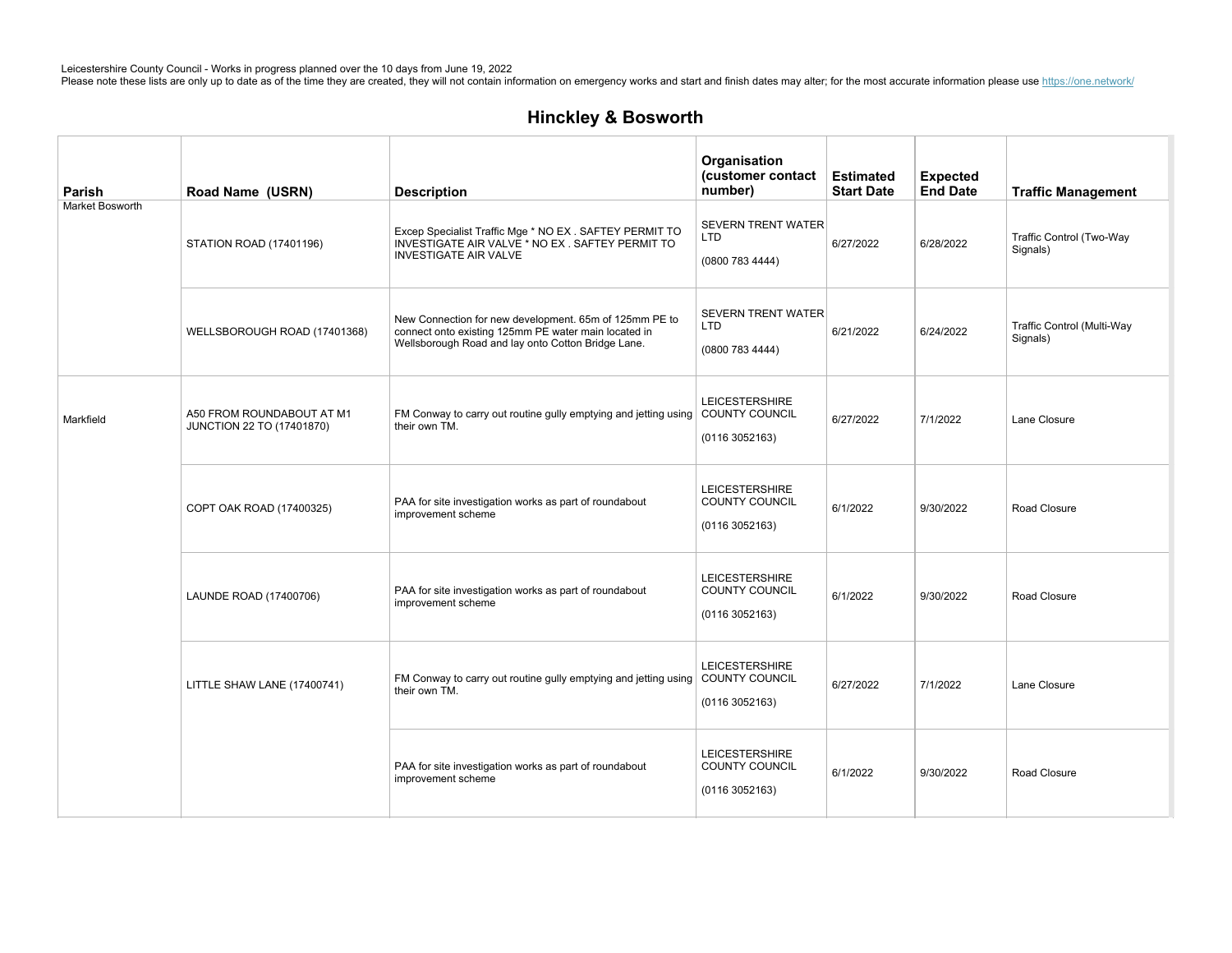| Parish    | Road Name (USRN)                                       | <b>Description</b>                                                                                                                            | Organisation<br>(customer contact<br>number)                    | <b>Estimated</b><br><b>Start Date</b> | <b>Expected</b><br><b>End Date</b> | <b>Traffic Management</b>              |
|-----------|--------------------------------------------------------|-----------------------------------------------------------------------------------------------------------------------------------------------|-----------------------------------------------------------------|---------------------------------------|------------------------------------|----------------------------------------|
| Markfield | LONDON ROAD (17400752)                                 | S278 Works to London Road, Markfield for new development                                                                                      | <b>LEICESTERSHIRE</b><br><b>COUNTY COUNCIL</b><br>(01163052163) | 6/6/2022                              | 7/29/2022                          | Traffic Control (Multi-Way<br>Signals) |
|           | <b>MAIN STREET (17400789)</b>                          | * Install 2 x 25mm Barrier new water connection from 4" CI<br>water main in * carriageway, through footway, to customers<br>connection point. | <b>SEVERN TRENT WATER</b><br><b>LTD</b><br>(0800 783 4444)      | 6/27/2022                             | 6/30/2022                          | Traffic Control (Two-Way<br>Signals)   |
|           |                                                        | Please adjust gully and replace two 6 x 5 Kerbs 1.80 x 0.70                                                                                   | LEICESTERSHIRE<br><b>COUNTY COUNCIL</b><br>(01163052163)        | 6/22/2022                             | 6/22/2022                          | Traffic Control (Give and Take)        |
|           |                                                        | Sewer Re lining 226-300mm * MANHOLE ACCESS REQUIRED<br>IN ORDER TO CARRY OUT LINING WORKS TO DEFECTIVE<br>* FOUL PIPELINE * FOUL PIPELINE     | <b>SEVERN TRENT WATER</b><br><b>LTD</b><br>(0800 783 4444)      | 6/26/2022                             | 6/26/2022                          | Road Closure                           |
|           | ROUNDABOUT AT M1 JUNCTION 22 AT<br>THE JUNC (17401869) | FM Conway to carry out routine gully emptying and jetting using COUNTY COUNCIL<br>their own TM.                                               | <b>LEICESTERSHIRE</b><br>(01163052163)                          | 6/27/2022                             | 7/1/2022                           | Lane Closure                           |
|           | SHAW LANE (17401133)                                   | Cabling and jointing activities for new site                                                                                                  | <b>BT</b><br>(0800 800150)                                      | 6/20/2022                             | 6/22/2022                          | Lane Closure                           |
|           |                                                        | PAA for site investigation works as part of roundabout<br>improvement scheme                                                                  | <b>LEICESTERSHIRE</b><br>COUNTY COUNCIL<br>(0116 3052163)       | 6/1/2022                              | 9/30/2022                          | Road Closure                           |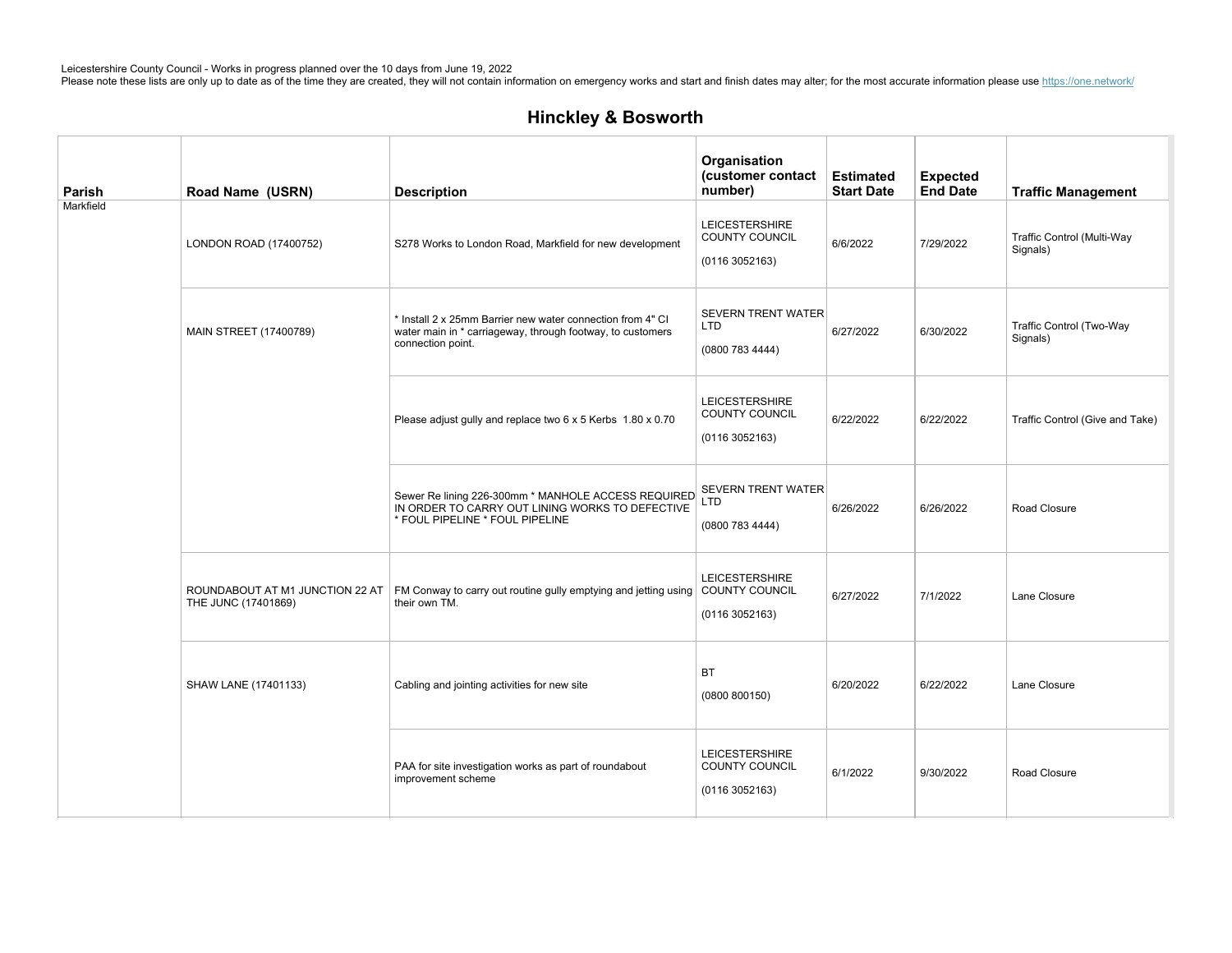MARKFIELDROADSERVICEROADFOR

Leicestershire County Council - Works in progress planned over the 10 days from June 19, 2022<br>Please note these lists are only up to date as of the time they are created, they will not contain information on emergency work

## Hinckley&Bosworth

| <b>Parish</b>  | Road Name (USRN)               | <b>Description</b>                                                                                                                            | Organisation<br>(customer contact<br>number)                    | <b>Estimated</b><br><b>Start Date</b> | <b>Expected</b><br><b>End Date</b> | <b>Traffic Management</b>            |
|----------------|--------------------------------|-----------------------------------------------------------------------------------------------------------------------------------------------|-----------------------------------------------------------------|---------------------------------------|------------------------------------|--------------------------------------|
| Markfield      | A50 NORT (17401987)            | SLIP ROAD FROM WHITWICK ROAD TO FM Conway to carry out routine gully emptying and jetting using COUNTY COUNCIL<br>their own TM.               | <b>LEICESTERSHIRE</b><br>(0116 3052163)                         | 6/27/2022                             | 7/1/2022                           | Some Carriageway Incursion           |
|                | <b>STANTON LANE (17401980)</b> | PAA for site investigation works as part of roundabout<br>improvement scheme                                                                  | <b>LEICESTERSHIRE</b><br><b>COUNTY COUNCIL</b><br>(01163052163) | 6/1/2022                              | 9/30/2022                          | Road Closure                         |
| Nailstone      | WOOD ROAD (17401427)           | *1 x new connection of 25mm MDPE service * to 225 pe main<br>in Carriageway                                                                   | <b>SEVERN TRENT WATER</b><br>LTD<br>(0800 783 4444)             | 6/27/2022                             | 6/29/2022                          | Traffic Control (Two-Way<br>Signals) |
| Newbold Verdon | BARLESTONE ROAD (17400092)     | Replace 1 jointbox frame and cover(s) (1220mm x 680mm) in<br>Carriageway                                                                      | BT<br>(0800 800150)                                             | 6/23/2022                             | 6/24/2022                          | Some Carriageway Incursion           |
| Osbaston       | BOSWORTH ROAD (17400163)       | HV Bbox Install 25mm and Meter                                                                                                                | <b>SEVERN TRENT WATER</b><br><b>LTD</b><br>(0800 783 4444)      | 6/21/2022                             | 6/23/2022                          | Traffic Control (Two-Way<br>Signals) |
| Ratby          | CHURCH LANE (17400287)         | Skip - Licence- 872300                                                                                                                        | <b>LEICESTERSHIRE</b><br>COUNTY COUNCIL<br>(01163052163)        | 6/21/2022                             | 6/27/2022                          | Some Carriageway Incursion           |
|                | FOOTPATH R50 (17402301)        | Temporary diversion of PROW 50 to facilitate building of 90 new<br>dwellings located in land south of Markfield Road Ratby,<br>Leicestershire | <b>LEICESTERSHIRE</b><br>COUNTY COUNCIL<br>(01163052163)        | 2/14/2022                             | 8/13/2022                          | Road Closure                         |

SEVERNTRENTWATER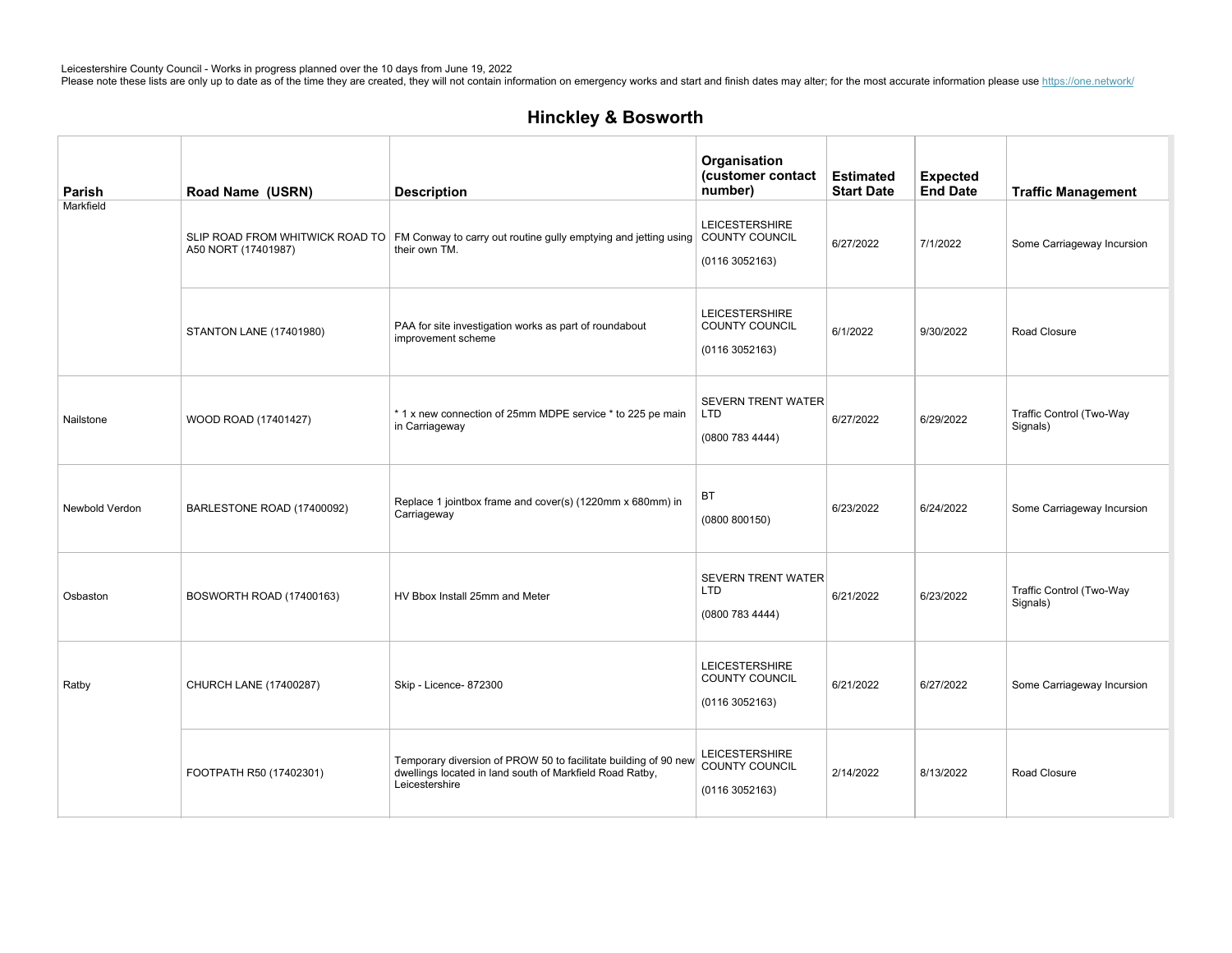| Parish       | Road Name (USRN)                                                                      | <b>Description</b>                                                                                                 | Organisation<br>(customer contact<br>number)               | <b>Estimated</b><br><b>Start Date</b> | <b>Expected</b><br><b>End Date</b> | <b>Traffic Management</b>              |
|--------------|---------------------------------------------------------------------------------------|--------------------------------------------------------------------------------------------------------------------|------------------------------------------------------------|---------------------------------------|------------------------------------|----------------------------------------|
| Ratby        | MARKFIELD ROAD SERVICE ROAD FOR HV Short Comm Pipe Repair 15mm.<br>NUMBERS (17401518) | Footway closure: Alternative route will be provided                                                                | <b>SEVERN TRENT WATER</b><br><b>LTD</b><br>(0800 783 4444) | 6/18/2022                             | 6/22/2022                          | Traffic Control (Give and Take)        |
|              | STATION ROAD (17401964)                                                               | THE JOB IS TO CLEAR A BLOCKAGE IN A DUCT ON<br>STATION ROAD<br>Footway closure: Alternative route will be provided | <b>BT</b><br>(0800 800150)                                 | 6/17/2022                             | 6/21/2022                          | No Carriageway Incursion               |
|              | <b>TAVERNER DRIVE (17401935)</b>                                                      | Open cut 80m CW, install 250mm water main, backfill &<br>reinstate                                                 | <b>SEVERN TRENT WATER</b><br>LTD<br>(0800 783 4444)        | 6/7/2022                              | 6/24/2022                          | Traffic Control (Multi-Way<br>Signals) |
|              | <b>TYLER ROAD (17401326)</b>                                                          | Light head only, part of Taverner drive notice                                                                     | <b>SEVERN TRENT WATER</b><br><b>LTD</b><br>(0800 783 4444) | 6/7/2022                              | 6/24/2022                          | Traffic Control (Multi-Way<br>Signals) |
|              |                                                                                       | open cut 360m CW, install new main, backfill & reinstate                                                           | <b>SEVERN TRENT WATER</b><br>LTD<br>(0800 783 4444)        | 6/14/2022                             | 7/3/2022                           | Traffic Control (Two-Way<br>Signals)   |
| Shackerstone | CHURCH ROAD (17400292)                                                                | Skip - Licence- 874629                                                                                             | <b>LEICESTERSHIRE</b><br>COUNTY COUNCIL<br>(01163052163)   | 6/17/2022                             | 6/23/2022                          | Some Carriageway Incursion             |
|              | MAIN STREET (17400783)                                                                | Scaffolding                                                                                                        | <b>LEICESTERSHIRE</b><br>COUNTY COUNCIL<br>(01163052163)   | 5/26/2022                             | 6/22/2022                          | Some Carriageway Incursion             |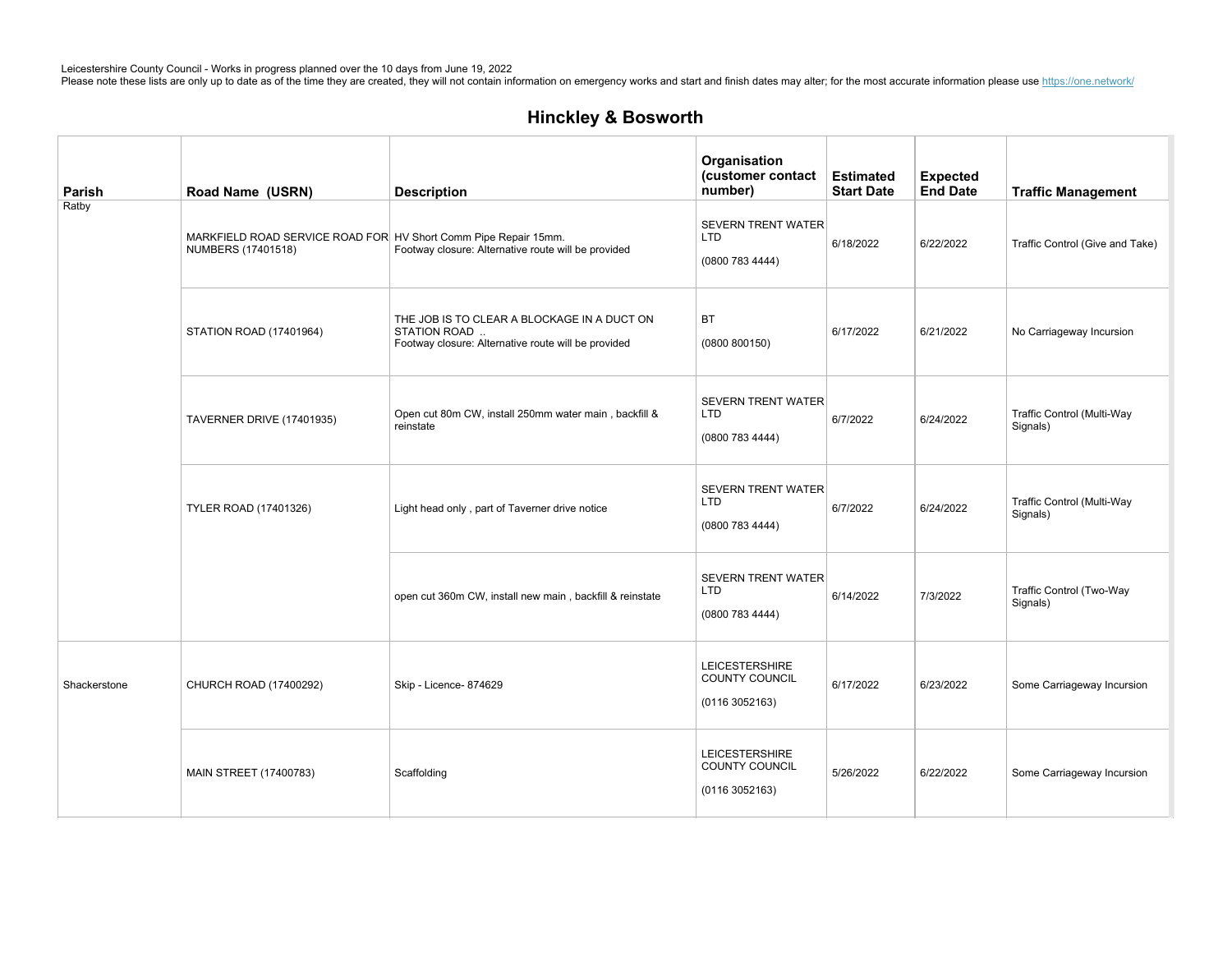| Parish       | Road Name (USRN)                                       | <b>Description</b>                                    | Organisation<br>(customer contact<br>number)             | <b>Estimated</b><br><b>Start Date</b> | <b>Expected</b><br><b>End Date</b> | <b>Traffic Management</b>            |
|--------------|--------------------------------------------------------|-------------------------------------------------------|----------------------------------------------------------|---------------------------------------|------------------------------------|--------------------------------------|
| Shackerstone | ODSTONE ROAD (17400951)                                | <b>Hydrant Renew</b>                                  | <b>SEVERN TRENT WATER</b><br><b>LTD</b><br>(08007834444) | 6/21/2022                             | 6/23/2022                          | Traffic Control (Two-Way<br>Signals) |
| Sheepy       | ATHERSTONE ROAD (17403207)                             | Carriageway resurfacing scheme and associated civils  | <b>LEICESTERSHIRE</b><br>COUNTY COUNCIL<br>(01163052163) | 6/27/2022                             | 7/9/2022                           | Road Closure                         |
|              | BOSWORTH ROAD (17401369)                               | Please install multiple signs Thoughout Bosworth Road | <b>LEICESTERSHIRE</b><br>COUNTY COUNCIL<br>(01163052163) | 6/28/2022                             | 6/29/2022                          | Traffic Control (Stop/Go Boards)     |
|              | GLEBE LANE (17402019)                                  | Carriageway resurfacing scheme and associated civils  | <b>LEICESTERSHIRE</b><br>COUNTY COUNCIL<br>(01163052163) | 6/27/2022                             | 7/9/2022                           | Road Closure                         |
|              | LAYBY OFF A444 SOUTHBOUND<br>ATHERSTONE ROA (17403508) | Carriageway resurfacing scheme and associated civils  | <b>LEICESTERSHIRE</b><br>COUNTY COUNCIL<br>(01163052163) | 6/26/2022                             | 7/9/2022                           | Road Closure                         |
|              | SHEEPY ROAD (17401139)                                 | Carriageway resurfacing scheme and associated civils  | <b>LEICESTERSHIRE</b><br>COUNTY COUNCIL<br>(01163052163) | 6/27/2022                             | 7/9/2022                           | Road Closure                         |
|              | <b>SHENTON LANE (17401145)</b>                         | Carriageway resurfacing scheme and associated civils  | <b>LEICESTERSHIRE</b><br>COUNTY COUNCIL<br>(01163052163) | 6/27/2022                             | 7/9/2022                           | Road Closure                         |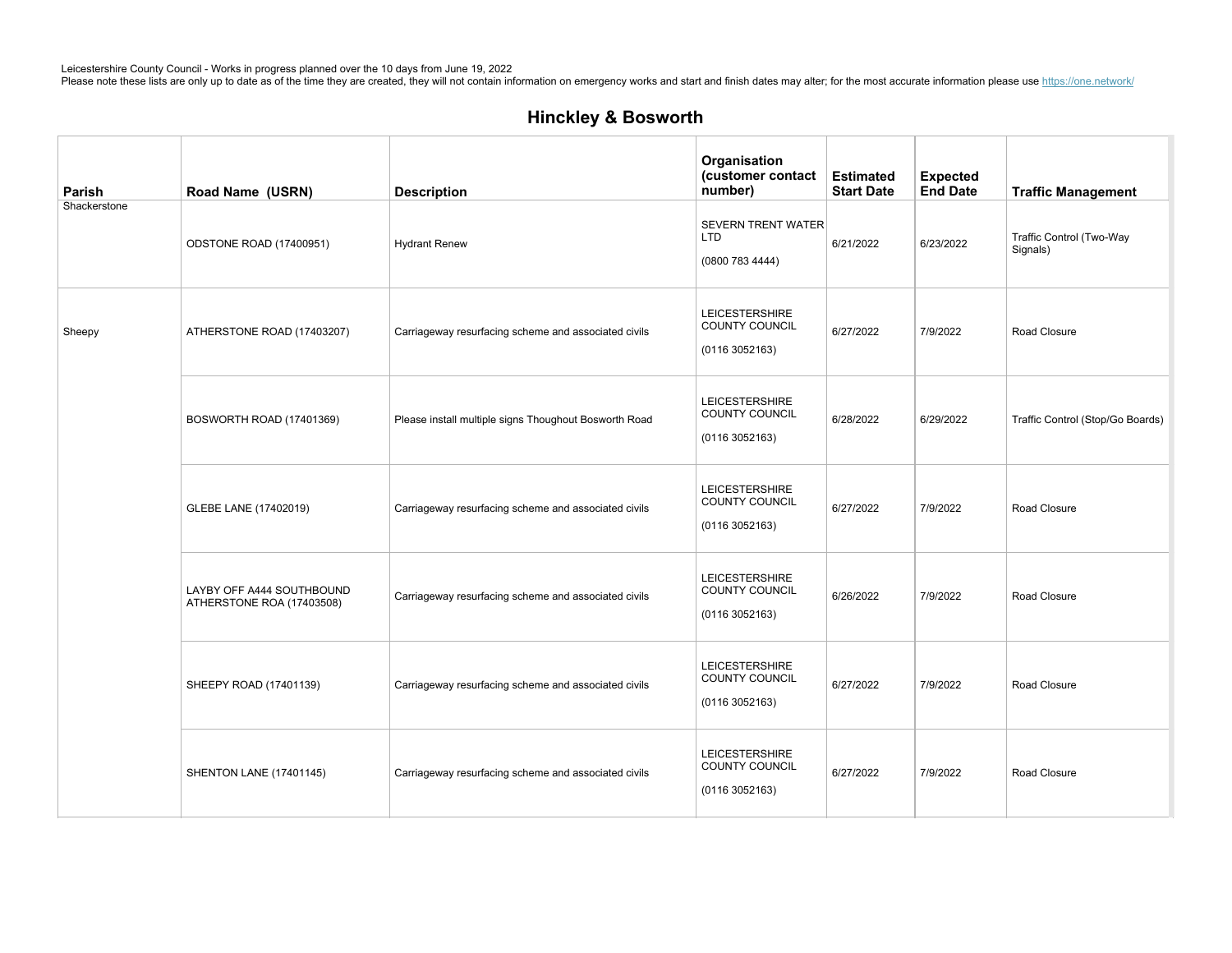| Parish               | Road Name (USRN)                | <b>Description</b>                                                                                                                                                                    | Organisation<br>(customer contact<br>number)                                 | <b>Estimated</b><br><b>Start Date</b> | <b>Expected</b><br><b>End Date</b> | <b>Traffic Management</b>            |
|----------------------|---------------------------------|---------------------------------------------------------------------------------------------------------------------------------------------------------------------------------------|------------------------------------------------------------------------------|---------------------------------------|------------------------------------|--------------------------------------|
| Sheepy               | TINSEL LANE (17401301)          | * Boundary box Install 32mm * CARRIAGEWAY TYPE 4 (UP<br>TO 0.5 MSA)                                                                                                                   | <b>SEVERN TRENT WATER</b><br>LTD<br>(0800 783 4444)                          | 6/20/2022                             | 6/20/2022                          | Road Closure                         |
|                      | <b>TWYCROSS ROAD (17401322)</b> | Carriageway resurfacing scheme                                                                                                                                                        | <b>LEICESTERSHIRE</b><br>COUNTY COUNCIL<br>(01163052163)                     | 6/27/2022                             | 7/9/2022                           | Road Closure                         |
| Stanton-Under-Bardon | ELLISTOWN LANE (17401496)       | Urgent excavation in highway to locate and repair LV cable<br>fault.FAULT - IN GRASS VERGE CARRIAGEWAY<br><b>INCURSION- 2WAY TRAFFIC LIGHTS</b>                                       | <b>WESTERN POWER</b><br><b>DISTRIBUTION</b><br>(MIDLANDS)<br>(08000963080)   | 6/15/2022                             | 6/21/2022                          | Traffic Control (Two-Way<br>Signals) |
|                      | FOOTPATH R31 (17402268)         | PUBLIC FOOTPATH RIGHT OF WAY CLOSURE AND<br>DIVERSION TO ALLOW FOR SUBSTATION EXTENSION.<br>Footway closure: Alternative route will be provided                                       | <b>WESTERN POWER</b><br><b>DISTRIBUTION</b><br>(MIDLANDS)<br>(08000963080)   | 6/20/2022                             | 12/13/2022                         | Road Closure                         |
|                      | MAIN STREET (17400801)          | 3508m2 cw Cway Patching totalling                                                                                                                                                     | <b>LEICESTERSHIRE</b><br>COUNTY COUNCIL<br>(01163052163)                     | 6/11/2022                             | 7/2/2022                           | Road Closure                         |
|                      | THORNTON LANE (17401925)        | Carriageway Patching                                                                                                                                                                  | <b>LEICESTERSHIRE</b><br>COUNTY COUNCIL<br>(01163052163)                     | 6/25/2022                             | 7/2/2022                           | Traffic Control (Stop/Go Boards)     |
| <b>Stoke Golding</b> | HINCKLEY ROAD (17402056)        | 1 joint hole in tarmac footway for disconnection of supply- SIGN<br>AND BARRIERS- PREDESTRAINS TO USE OPP SIDE OF<br>FOOTPATH.<br>Footway closure: Alternative route will be provided | <b>WESTERN POWER</b><br><b>DISTRIBUTION</b><br>(MIDLANDS)<br>(0800 096 3080) | 6/27/2022                             | 7/1/2022                           | Some Carriageway Incursion           |